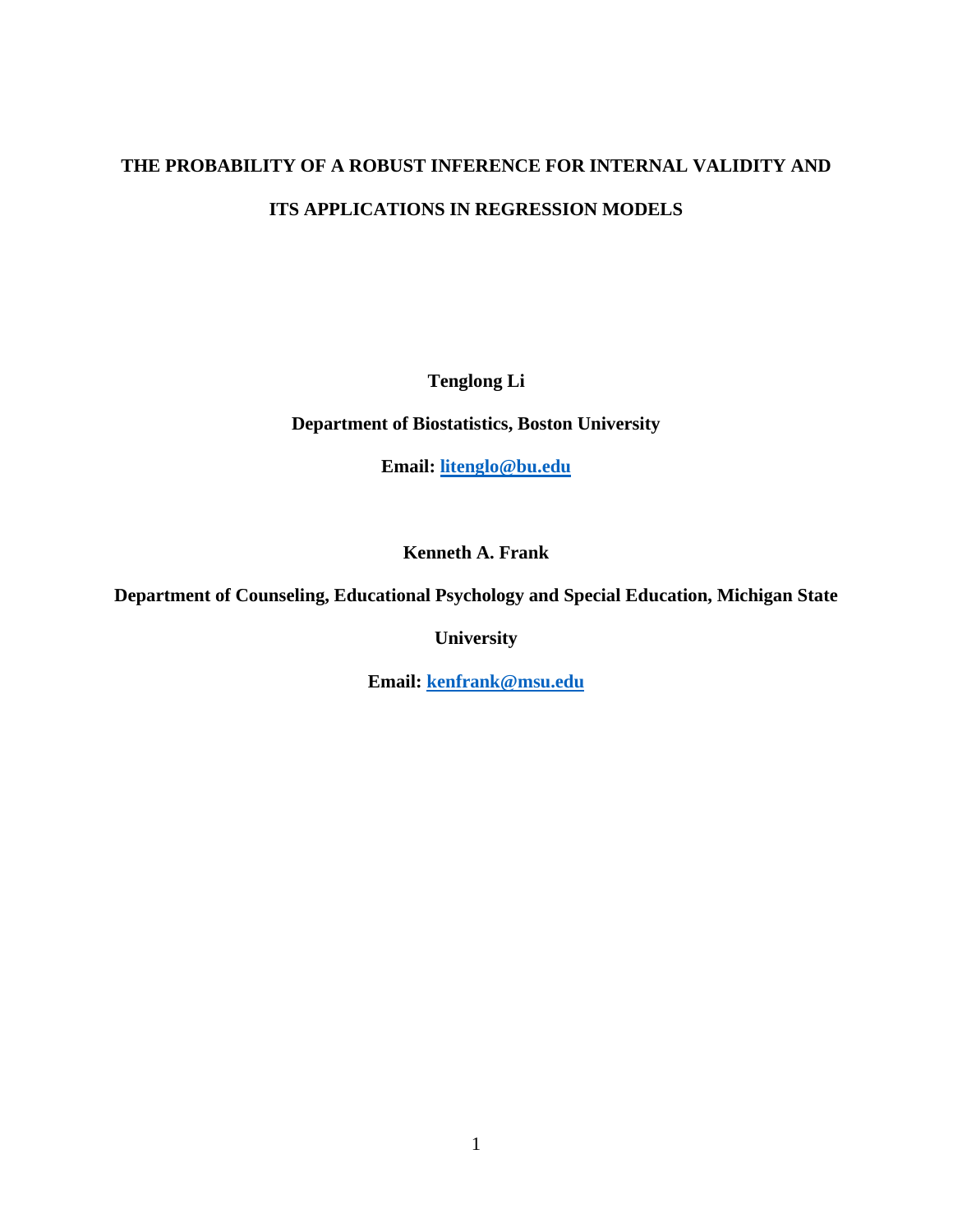## **Abstract**

The internal validity of observational study is often subject to debate. In this study, we define the unobserved sample based on the counterfactuals and formalize its relationship with the null hypothesis statistical testing (NHST) for regression models. The probability of a robust inference for internal validity, i.e., the PIV, is the probability of rejecting the null hypothesis again based on the ideal sample which is defined as the combination of the observed and unobserved samples, provided the same null hypothesis has already been rejected for the observed sample. When the unconfoundedness assumption is dubious, one can bound the PIV of an inference based on bounded belief about the mean counterfactual outcomes, which is often needed in this case. Essentially, the PIV is statistical power of the NHST that is thought to be built on the ideal sample. We summarize the process of evaluating internal validity with the PIV into a six-step procedure and illustrate it with an empirical example (i.e., Hong and Raudenbush (2005)).

Keywords: observational study, causal inference, internal validity, Bayesian statistics, sensitivity analysis, regression models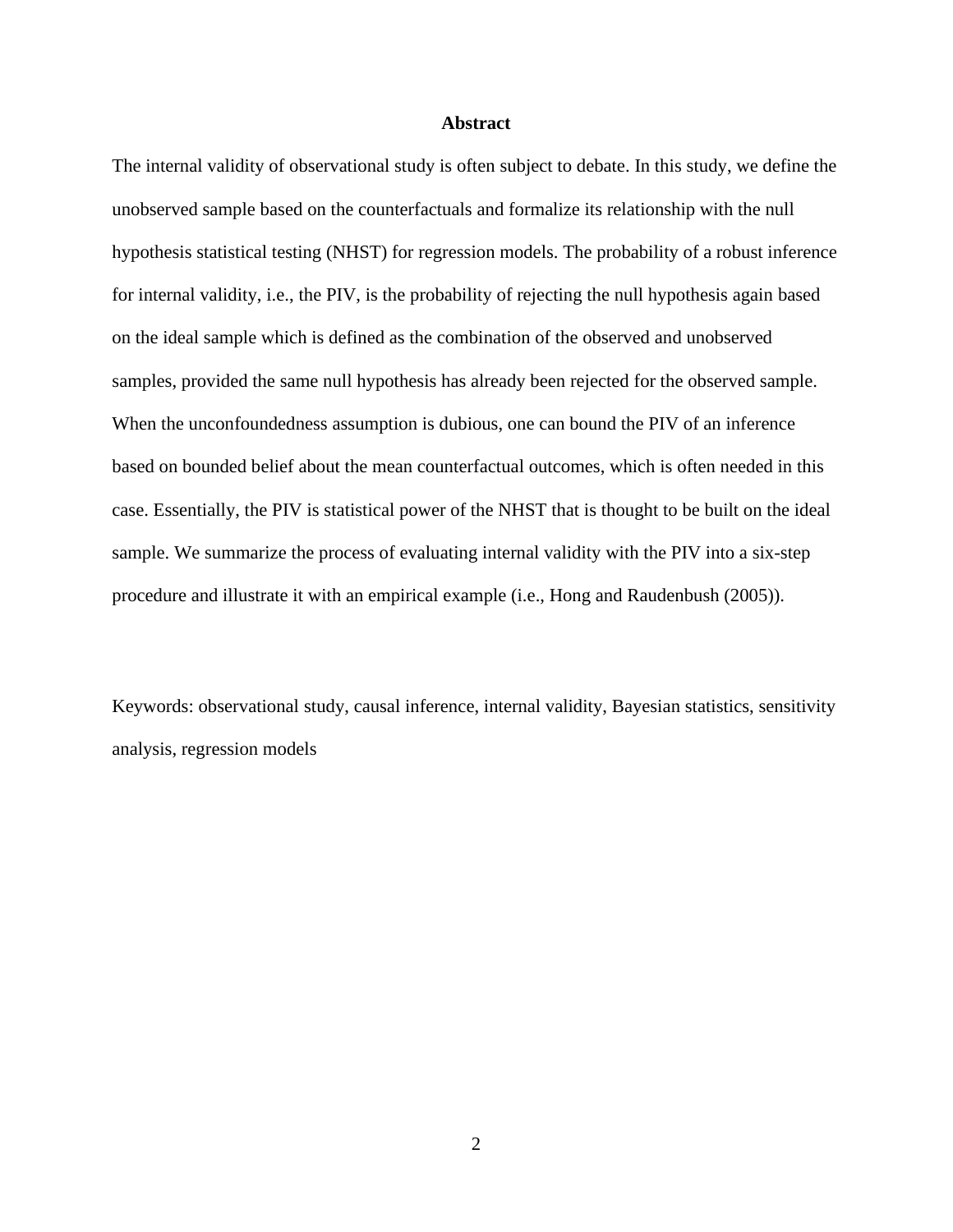## **1-Introduction**

Causal inferences are often made from observational studies based on the combination of regression modelling and propensity score techniques (Gelman and Hill, 2007; Murnane and Willett, 2011; Imbens and Rubin, 2015; Morgan and Winship, 2015). Internal validity, which refers to whether one can infer a causal relationship between two variables given they are correlated (Shadish et al. 2002), is difficult to evaluate and often in doubt since there is no randomization involved in making a causal inference in observational study (Rosenbaum and Rubin, 1983b; Rosenbaum, 2002, 2010; Imai et al. 2008). Causal inference is essentially a missing data problem based on the key concept of potential outcomes which refers to the outcomes under all possible treatments for each subject (Holland, 1986; Rubin, 2008): Regardless of the treatment assignment, only one of the potential outcomes can be realized and the others are missing for every individual (the missing potential outcomes are called the counterfactual outcomes) (Rubin, 2005, 2007, 2008; Imbens and Rubin, 2015). Most inferences in observational studies assume "unconfoundedness", which states that the counterfactual outcomes would be missing at random (MAR) conditional on a set of covariates, and thus suggests internal validity should not be compromised by the lack of randomization once the pivotal covariates are controlled (Rosenbaum and Rubin, 1983a; Imbens, 2004). Because the unconfoundedness assumption is hardly testable (Heckman, 2005; Rosenbaum and Rubin 1983b; Rosenbaum, 1987), one may suspect the counterfactual outcomes are not MAR and thus a causal inference may be invalidated. The robustness of a causal inference is defined in this context as whether a causal relationship between two variables can still hold when the unconfoundedness assumption fails. To evaluate the robustness of a causal inference, a belief

3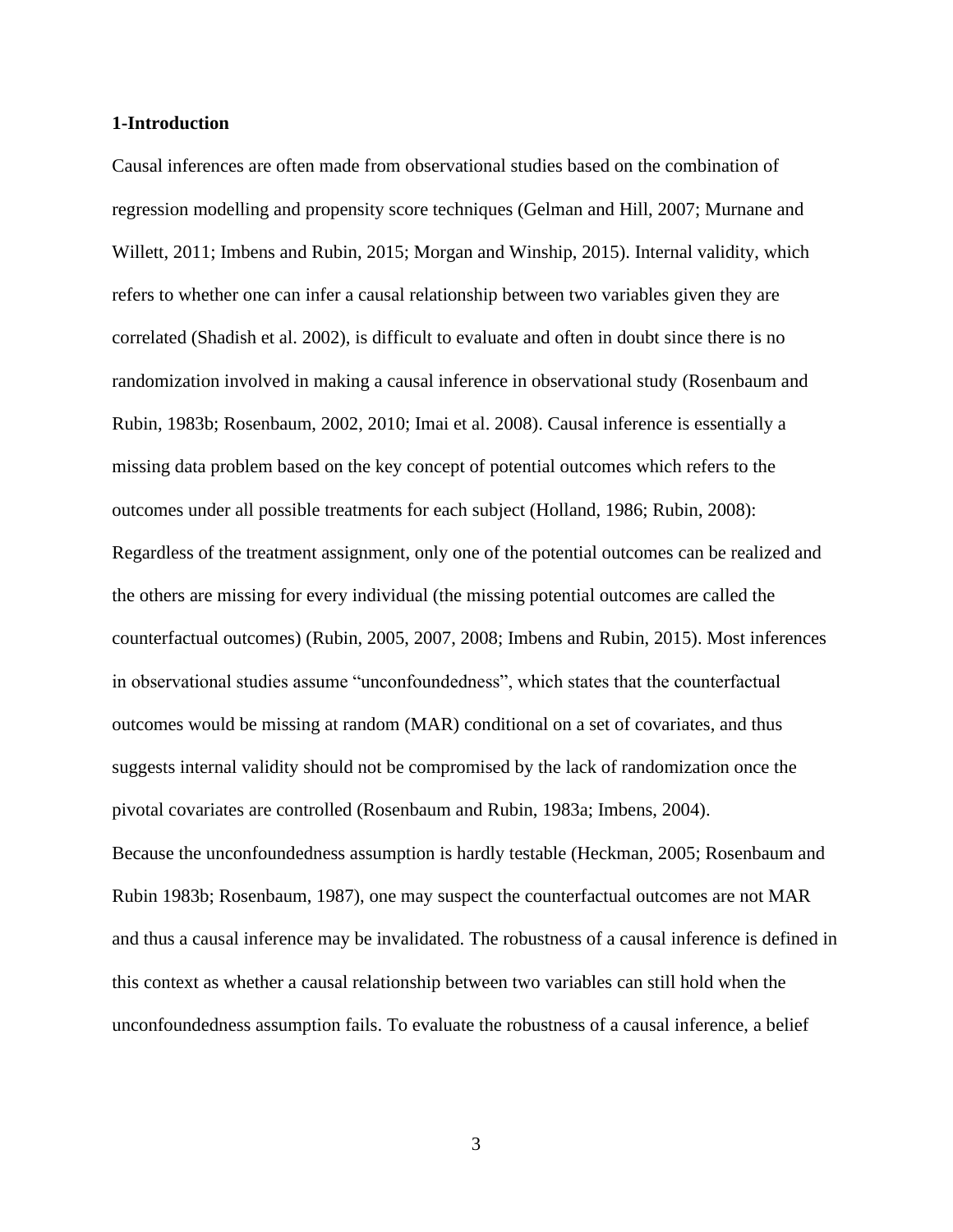about the counterfactual outcomes or missing confounders is typically required so that one could decide whether an inference is still valid based on such belief (Frank, 2000; Frank et al. 2013). Our goal in this paper is to quantify the robustness of a causal inference in observational study based on one's belief about the mean counterfactual outcomes for the treated subjects and the controlled subjects (Frank and Min 2007; Frank et al. 2013). This paper is organized as follows: we first define the counterfactual data and the unobserved sample, both of which are built on the counterfactual outcomes. Next, we define the ideal sample as the combination of the observed and unobserved samples, which as the name suggests is ideal for making causal inference (Sobel, 1996; Rubin, 2004, 2005; Frank et al. 2013). The probability of a causal inference is robust for internal validity (henceforth abbreviated as the PIV) is defined based on the ideal sample and served as the robustness index of a causal inference. The robustness of a causal inference is informed by the bound(s) of the PIV which can be obtained based on belief about the mean counterfactual outcomes. To illustrate this approach, we quantify the robustness of the inference of Hong & Raudenbush (2005) which found a significant negative effect of kindergarten retention on reading achievement. The inference of Hong & Raudenbush (2005) was built on a nationally representative sample and a design based on propensity score stratification, given the treatments (retained in kindergarten vs promoted to the first grade) were impossible to be randomly assigned to students, particularly raising concerns about its internal validity (Schafer and Kang, 2008; Allen et al. 2009; Hong, 2010; Frank et al., 2013).

## **2-The unobserved sample and the ideal sample**

#### **2.1-Research setting**

Throughout this paper, we assume a causal inference has been made in an observational study with two groups (i.e., the treatment group and the control group) and a representative sample

4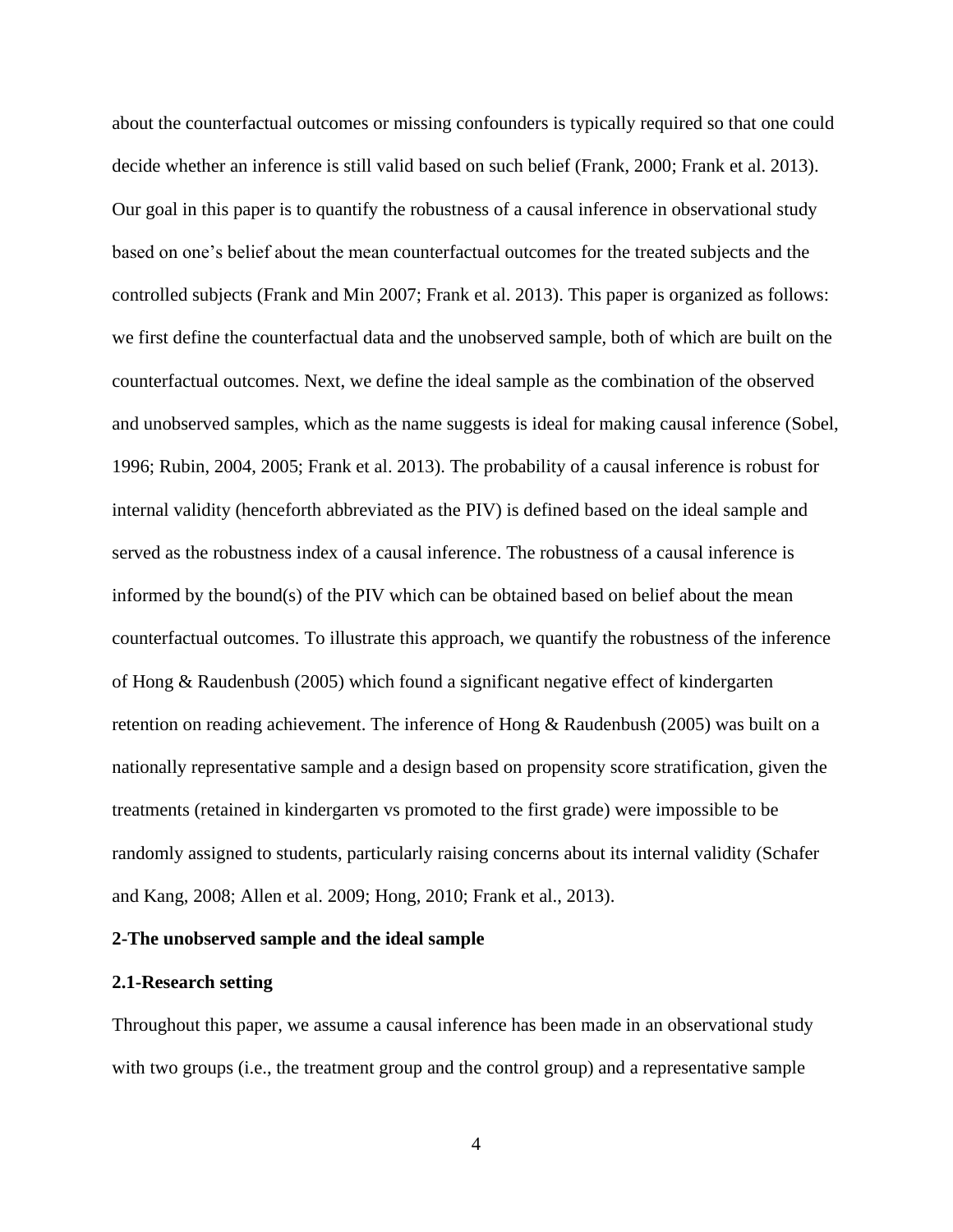such that its internal validity is the major concern. In this paper, the regression estimator of average treatment effect refers to the estimated beta coefficient<sup>1</sup> of the treatment indicator W, i.e.,  $\hat{\beta}_w$  in the regression  $Y = \beta_0 + \beta_w W + \beta_1 Z_1 + \cdots + \beta_p Z_p + \varepsilon$ , where W=1 for treatment cases, 0 for the control. The covariates included are  $Z_1, Z_2, ..., Z_p$ , which are usually a subset of the covariates that need to be controlled for the unconfoundedness assumption to hold. Such regression model is often built on propensity score analysis, which means the estimated propensity scores and/or the propensity score design (propensity score matched pairs or strata) need to be controlled in the regression as well.

# **2.2-Definitions**

**Definition 1**: **The counterfactual data** for a subject refers to the imaginary observation where the outcome is the counterfactual outcome, the treatment is different than what is observed and the covariates' values are identical to the ones in his observed data. Thus, there are no variables confounded with treatment assignment when both the counterfactual data and the observed data are included (Holland, 1986).

**Example:** In Hong & Raudenbush (2005), the counterfactual data for John who was retained in the kindergarten would be John's potential reading score had he been promoted to first grade, and the covariates (e.g., gender, race, socioeconomic status) were identical to those in his observation.

**Definition 2**: **The unobserved sample** refers to the counterfactual data for all sampled subjects. **Example:** The unobserved sample of Hong & Raudenbush (2005) is the counterfactual data for all the sample students in their study.

<sup>&</sup>lt;sup>1</sup> We define  $\beta_W$  as the beta coefficient in order to standardize the discussion, but one can always apply our framework to an ordinary regression coefficient of the treatment indicator with the necessary transformation.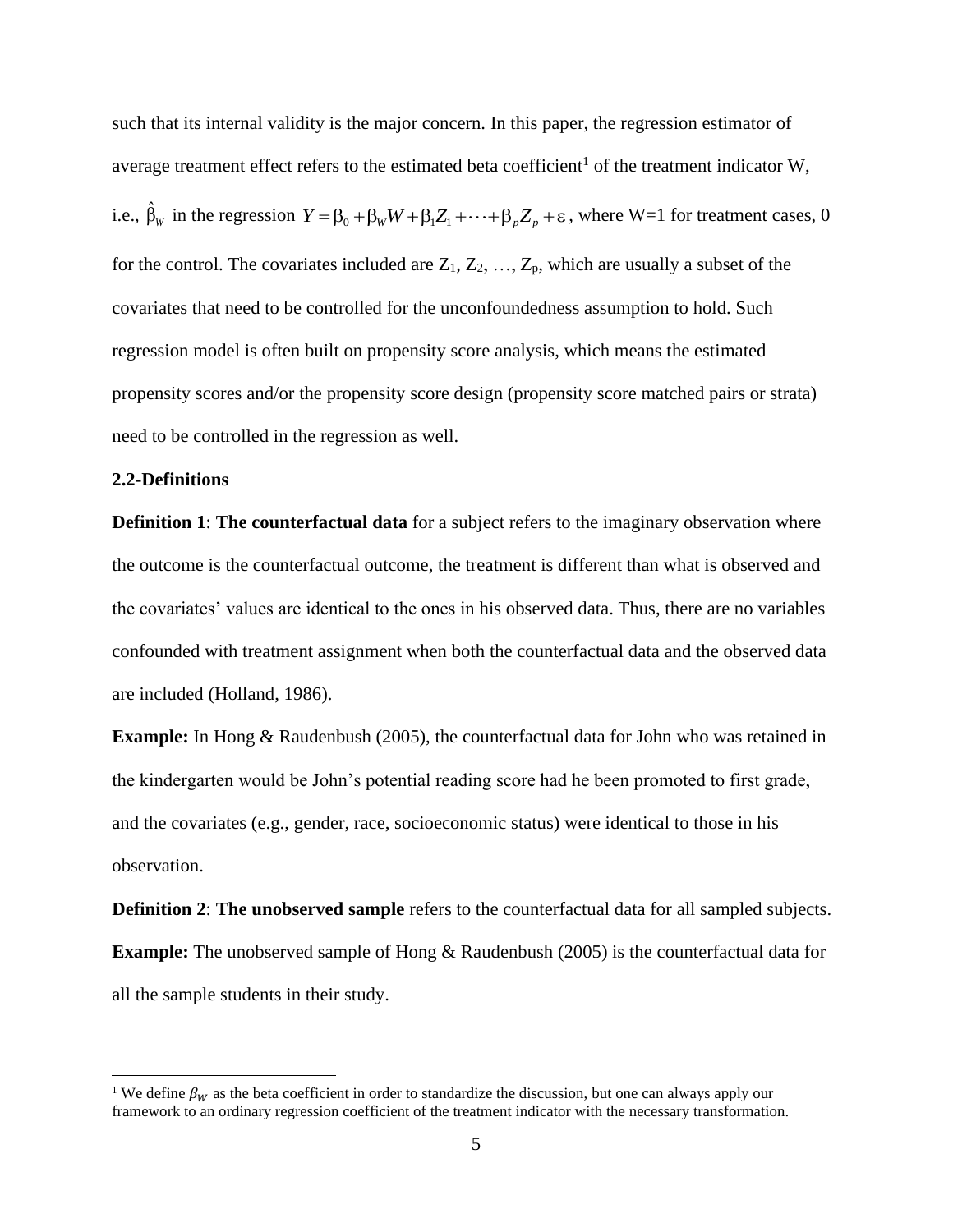Figure 1 illustrates the conceptualization of the unobserved sample in Hong & Raudenbush (2005) for the regression estimator. Let  $Y_{r,i}^{ob}$  and  $Y_{p,j}^{ob}$  be the observed reading scores for the retained students and the promoted students respectively, and their corresponding counterfactual reading scores are denoted by  $Y_{p,i}^{un}$  and  $Y_{r,j}^{un}$ . R<sub>i</sub> denotes the observed data for any student i who was retained in the kindergarten and is written as  $[Y_{r,i}^{ob}, W = 1, Z_{1,i}, Z_{2,i}, \ldots, Z_{p,i}]$ , and the corresponding counterfactual data  $P_i$  should be  $[Y_{p,i}^{un}, W = 0, Z_{1,i}, Z_{2,i}, \ldots, Z_{p,i}]$ . Likewise,  $P_j$ denotes the observed data of any student j who was promoted to the first grade and is written as  $[Y_{p,j}^{ob}, W = 0, Z_{1,j}, Z_{2,j}, \ldots, Z_{p,j}]$  and the corresponding counterfactual data R<sub>j</sub> is  $[Y_{r,j}^{un}, W = 1, Z_{1,j}, Z_{2,j}, \ldots, Z_{p,j}]$ . By our definition, the unobserved sample consists of the





*Figure 1*. Observed and counterfactual data for kindergarten retention for the regression estimator **Definition 3**: **The ideal sample** refers to the combination of the observed data and the unobserved data for all sampled subjects. We argue that causal inference should be based on the ideal sample rather than the observed sample. When the unconfoundedness assumption fails, the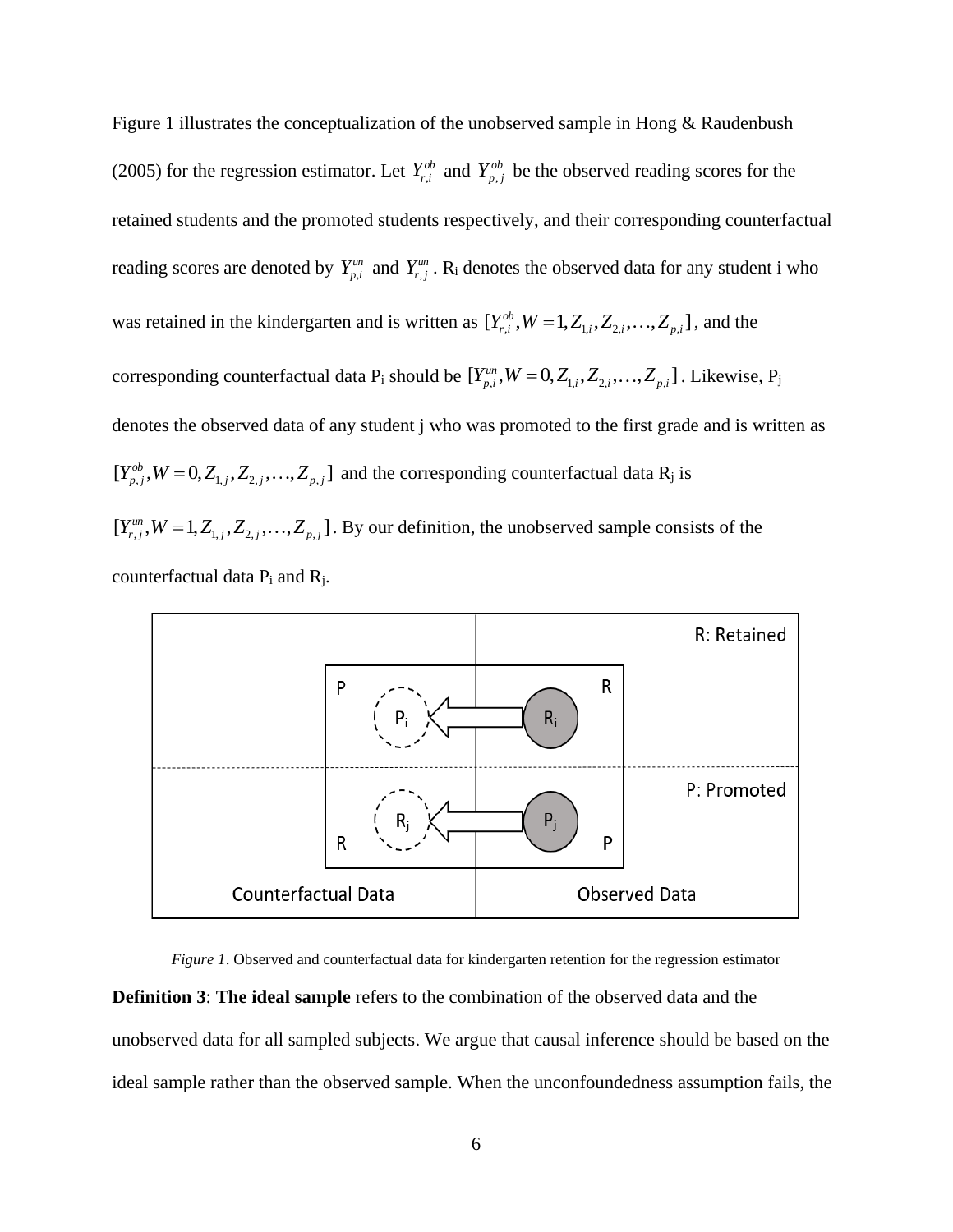unobserved sample is distinct from the observed sample, implying a gap between the observed sample and the ideal sample. Essentially, the robustness of a causal inference hinges on the differences between the unobserved sample and the observed sample. Therefore, the central task in evaluating the robustness of an inference should be examining the relationship between the unobserved sample and an inference based on the ideal sample.

## **2.3-Notation**

This section introduces the notation for the parameter and the sample statistics. The parameter refers to the average treatment effect for the target population, which is denoted by  $\beta_w$ , i.e., the beta coefficient of W in the regression model. The PIV is built on the distribution of  $\beta_w$ , whose randomness is mainly due to the counterfactual outcomes and the fact that they might be incomparable to the observed outcomes considering the potential failure of the unconfoundedness assumption. Therefore, the distribution of  $\beta_w$  needs to be defined based on the ideal sample in order to take all potential outcomes into consideration. For this purpose, we need to define notation for the sample statistics for the observed, unobserved and ideal samples separately.

The observed sample statistics (known and fixed):  $\hat{\beta}_w$  denotes the estimated beta coefficient of W based on the observed sample.  $\overline{Y}^{\omega}$  denotes the adjusted mean outcome of the observed treated subjects and  $\bar{Y}_c^{\omega}$  denotes the adjusted mean outcome of the observed control subjects, adjusted based on the regression model described earlier.  $\hat{\sigma}_t^2$  and  $\hat{\sigma}_c^2$  denote the variances of the treated and the control outcomes in the observed sample respectively.  $n^{ob}$  denotes the observed sample size and  $\pi$  denotes the proportion of treated subjects in the observed sample.  $R^2$  denotes the estimated R-square for the regression model.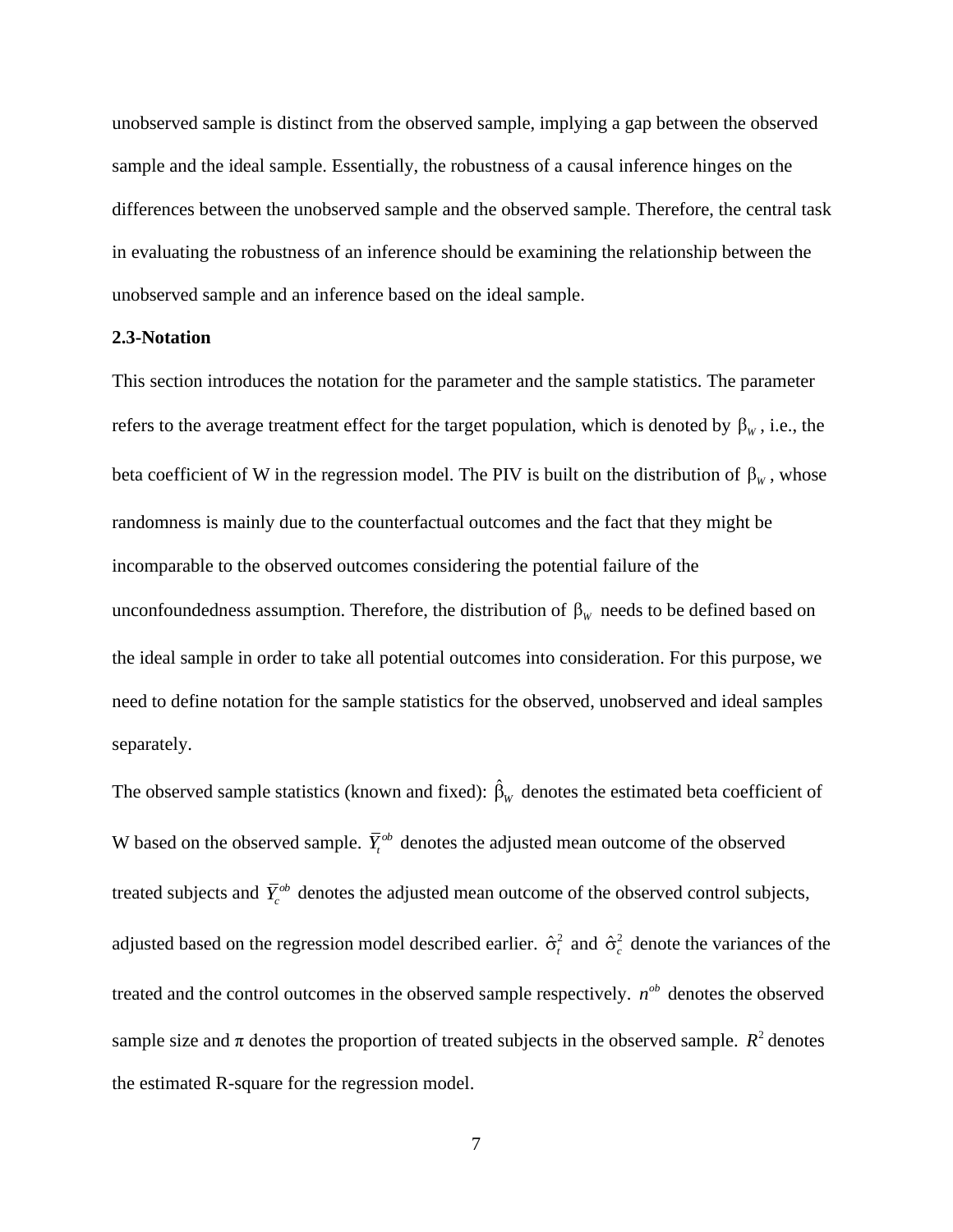The unobserved sample statistics (focused unknown):  $\bar{Y}^{un}_t$  and  $\bar{Y}^{un}_c$  are the mean counterfactual outcomes for the treated subjects and the control subjects respectively. We will show the PIV is a function of them, conditional on the observed sample statistics.

The ideal sample statistics (unknown due to the unobserved sample):  $\hat{\beta}_{w}^{id}$  is the regression estimator of average treatment effect based on the ideal sample and  $se(\hat{\beta}_{W}^{id})$  is its standard error.  $\overline{Y}^{id}$  and  $\overline{Y}^{id}$  denote the mean outcomes for the treated subjects and the control subjects in the ideal sample respectively.

## **3-The probability of a causal inference is robust for internal validity**

The PIV is rooted in the context of null hypothesis statistical testing (NHST). To decide whether there is an effect, the null hypothesis H<sub>0</sub>:  $\beta_w = 0$  is tested against the alternative hypothesis H<sub>a</sub>:  $\beta_w \neq 0$ .<sup>2</sup> Here  $\beta_w^*$  is the threshold for a significant finding (rejecting the null hypothesis) regarding the beta coefficient  $\beta_w$ , and for NHST  $\beta_w^*$  is just the product of a critical value C and the standard error of  $\hat{\beta}_w$ . The PIV is meaningful only if the null hypothesis has been rejected based on the observed sample. For example, Hong and Raudenbush (2005) rejected the null hypothesis of zero effect of kindergarten retention on achievement based on their observed sample. Since the counterfactual outcomes might be distinct from the observed outcomes, it's natural to wonder whether the null hypothesis would be rejected again based on the ideal sample if the counterfactual outcomes were known.

Frank et al. (2013) proposed a set of decision rules when a causal inference would be invalidated due to limited internal validity, and they can be adapted to regression models as follows: Given

<sup>2</sup> Our framework should be easily modified for constants other than 0 or one-sided hypothesis.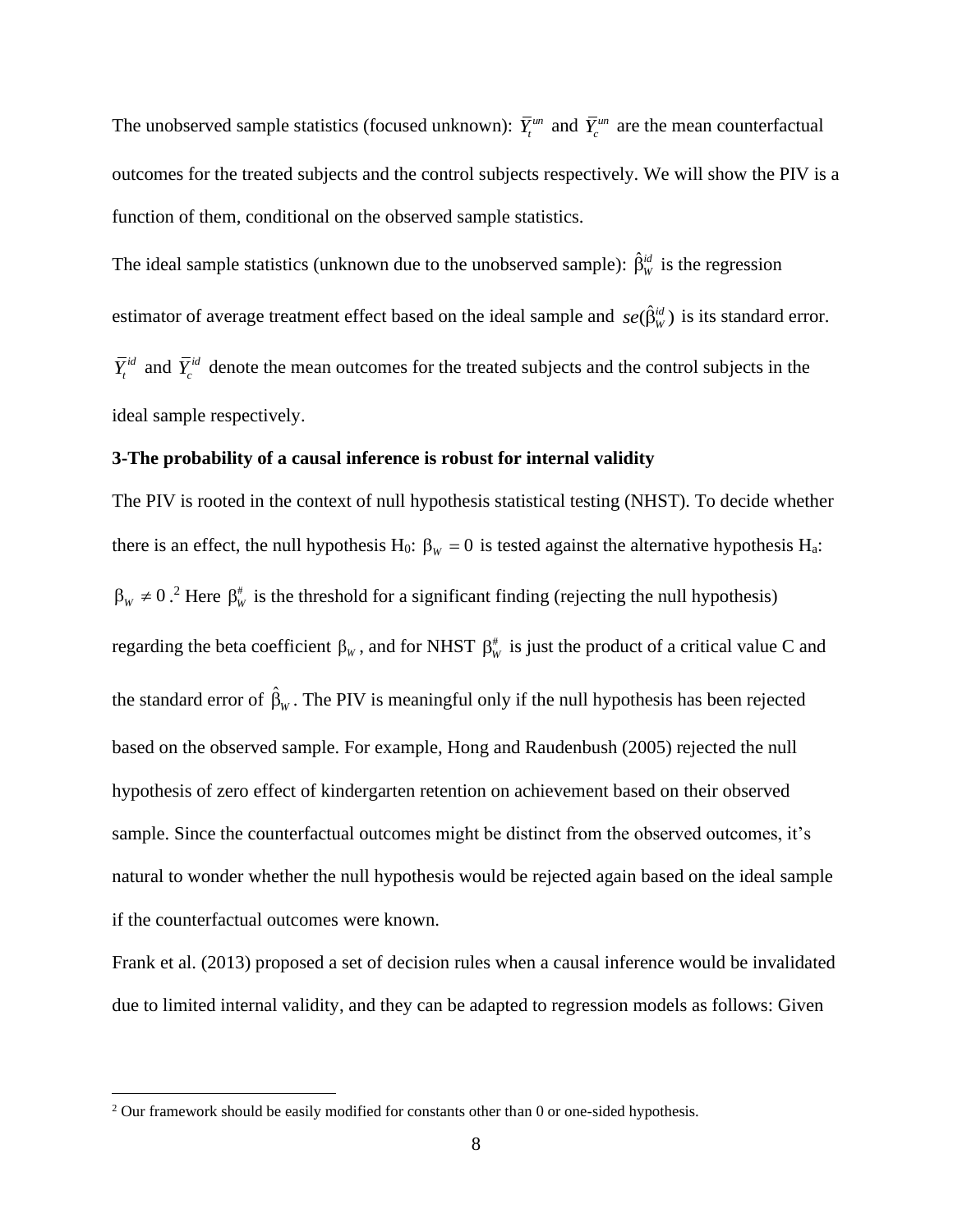$\hat{\beta}_w$  is significantly positive, an inference would be invalidated if  $\hat{\beta}_w > \beta_w^* > \beta_w$ . Given  $\hat{\beta}_w$  is significantly negative, an inference would be invalidated if  $\hat{\beta}_w < \beta_w^* < \beta_w$ . The decision rules can be also interpreted in the opposite way: an inference would be valid if  $\beta_w > \beta_w^*$  for an observed significant positive estimate or  $\beta_w < \beta_w^*$  for an observed significant negative estimate, given  $\hat{\beta}_w$  is fixed and exceeds the threshold  $\beta_w^*$  (so that it is significant). Drawing on this interpretation, the probability of a causal inference is robust for internal validity (PIV) is defined as follows for an observed significant positive estimate, for the ideal sample **Did** (consisting of the observed and unobserved samples):

$$
P(\beta_W > \beta_W^* \mid \mathbf{D}^{\mathrm{id}})
$$
 (1)

Likewise, the PIV is defined as follows for an observed significant negative estimate:

$$
P(\beta_W < \beta_W^* \mid \mathbf{D}^{\mathrm{id}})
$$
 (2)

The PIV defined above can be best understood as a probability defined based on the posterior distribution of  $\beta_w$  where its prior distribution is thought to be built on the unobserved sample while the likelihood function is built on the observed sample. Interestingly, the posterior distribution in this case can be thought as a distribution that is built on the ideal sample (Li, 2018). Under Bayesian framework,  $\beta_w$  shall be treated as random and the threshold  $\beta_w^*$  shall be treated as a fixed (but unknown) quantity defined by the ideal sample. The posterior distribution of  $\beta_w$  is detailed in the next section.

It is noteworthy that the PIV in (1) and (2) are simplified from  $P(\beta_w > \beta_w^* | \hat{\beta}_w > \beta_w^* , \mathbf{D}^{\text{id}})$  and  $P(\beta_{W} < \beta_{W}^{*} | \hat{\beta}_{W} < \beta_{W}^{*}, \mathbf{D}^{\text{id}})$  respectively. The condition  $\hat{\beta}_{W} > \beta_{W}^{*}$  (or  $\hat{\beta}_{W} < \beta_{W}^{*}$ ) is redundant as it is conveyed by inference from the observed sample, which is a part of **Did**. The PIV essentially is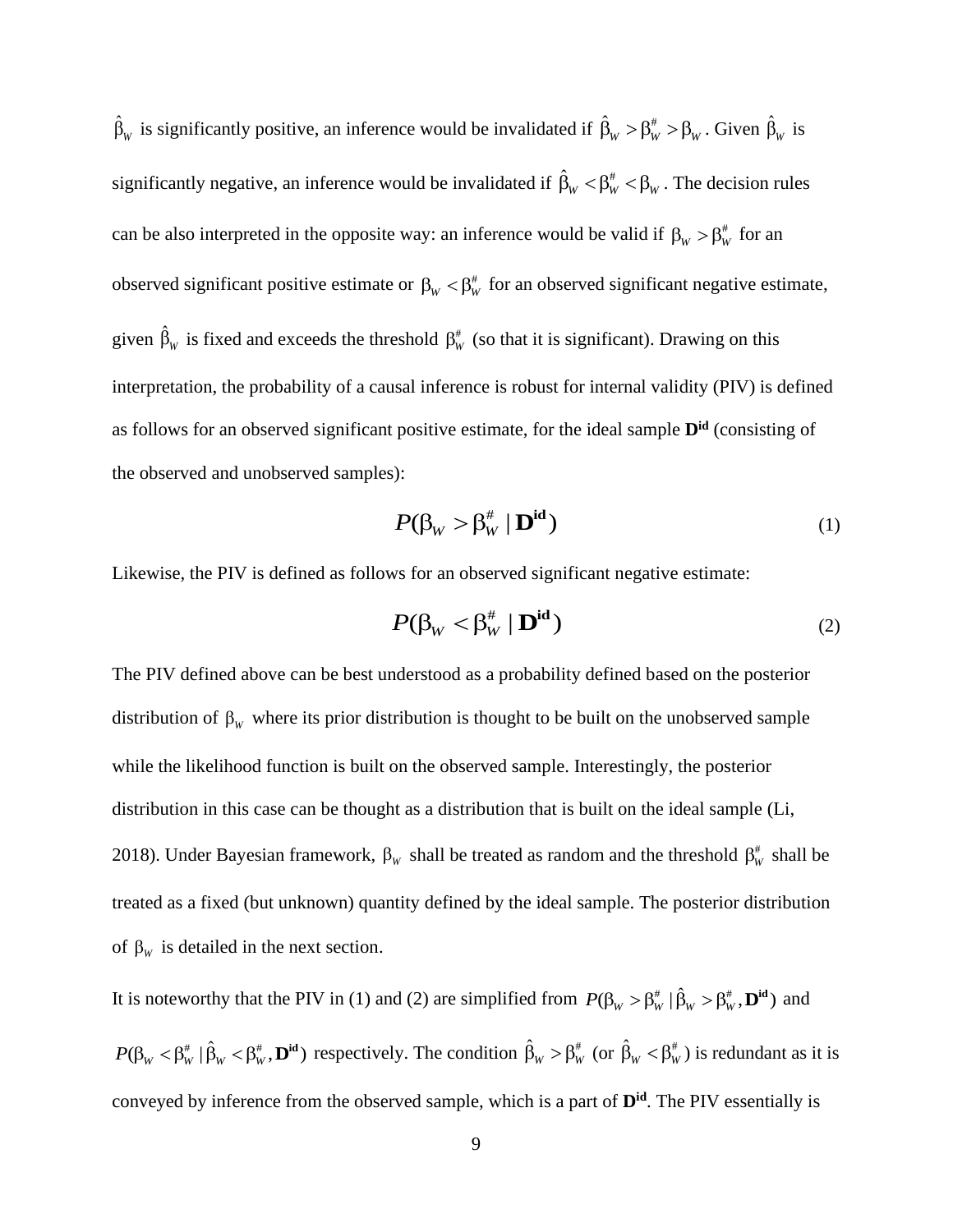the probability of rejecting the null hypothesis again for the ideal sample given the same null hypothesis has been rejected for the observed sample, when the counterfactual data has been included. By definition, the PIV is the statistical power of retesting the null hypothesis:  $\beta_w = 0$ versus the alternative hypothesis:  $\beta_w = \hat{\beta}_w^{id}$  ( $\hat{\beta}_w^{id} \neq 0$ ) based on the ideal sample. For a NHST that is built on either normal or student T distribution, the PIV has the following relationship with the

$$
T\text{-ratio }T=\frac{\hat{\beta}_{W}^{id}}{se(\hat{\beta}_{W}^{id})}:
$$

For a significantly positive  $\hat{\beta}_w$  and a critical value C, we have:

$$
probit(PIV) = T - C \tag{3}
$$

For a significantly negative  $\hat{\beta}_w$  and a critical value C, we have:

$$
probit(PIV) = C - T \tag{4}
$$

We caution readers that (3) and (4) are approximately true for studies with small sample sizes and C corresponds to the chosen level of significance. For example, C would be 1.96 if  $\hat{\beta}_w^{id}$  is significantly positive and the level of significance is 0.05.

# **4-The relationship between the PIV and the unobserved sample**

**Theorem 1:** Given the unobserved sample and the R square for regression, the distribution of  $\beta_w$ conditional on the ideal sample is as follows based on a classical linear regression model (CLRM):  $\frac{\overline{Y}_t^{id} - \overline{Y}_c^{id}}{2 \overline{Y}_t^{id} - \overline{Y}_c^{ik}}$ 

$$
\text{(CLRM):}\n\beta_W \mid \mathbf{D}^{\text{id}} \sim N\left(\frac{\overline{Y}_t^{id} - \overline{Y}_c^{id}}{\sqrt{2\hat{\sigma}_t^2 + 2\pi(1-\pi)[(\overline{Y}_t^{un} - \overline{Y}_t^{ob})^2 + (\overline{Y}_c^{un} - \overline{Y}_c^{ob})^2] + 2\hat{\sigma}_c^2 + (\overline{Y}_t^{id} - \overline{Y}_c^{id})^2}}, \frac{1 - R^2}{2n^{ob}}\right) (3)
$$

where: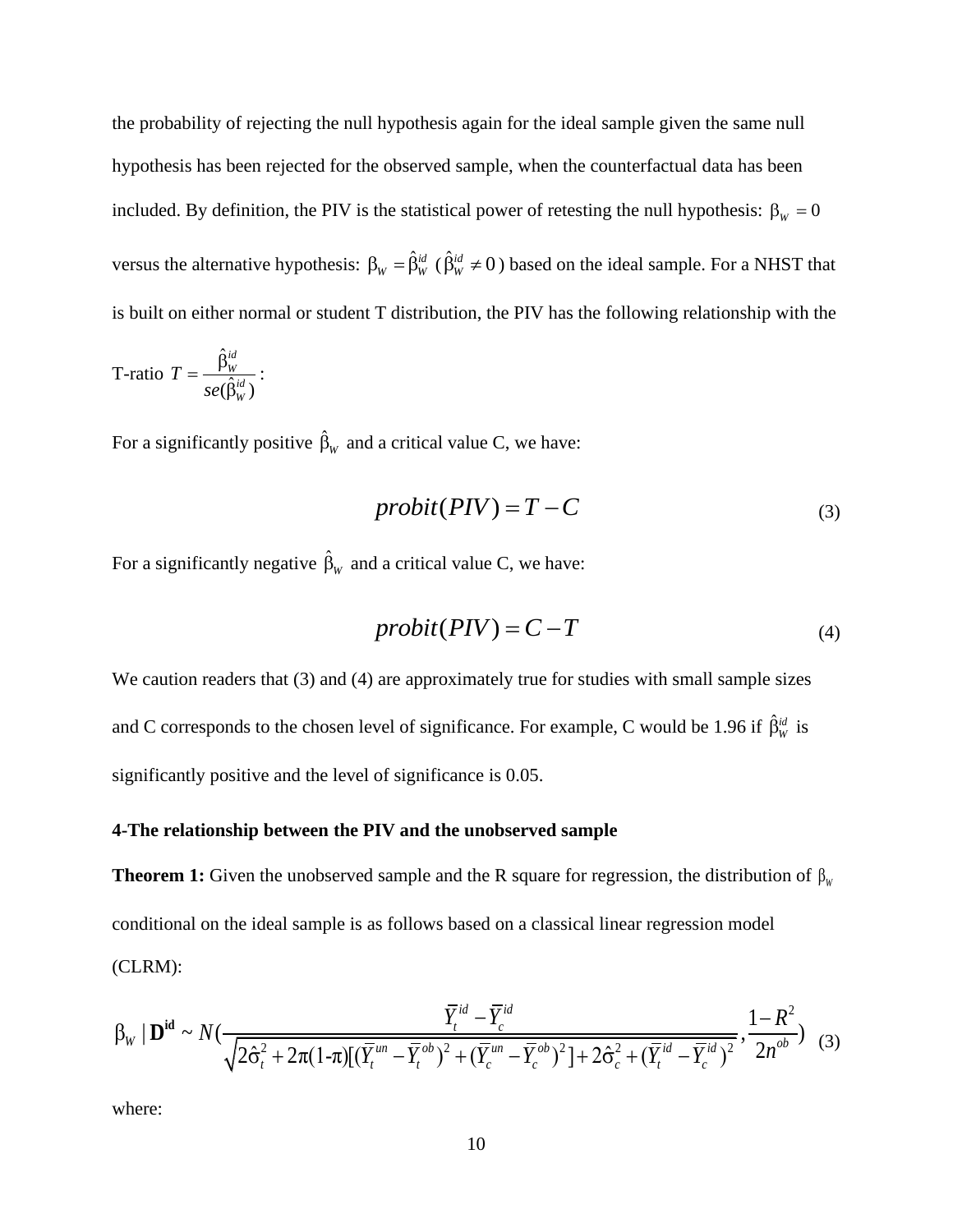$$
\overline{Y}_t^{id} = (1 - \pi) \overline{Y}_t^{un} + \pi \overline{Y}_t^{ob}
$$
\n
$$
\overline{Y}_c^{id} = \pi \overline{Y}_c^{un} + (1 - \pi) \overline{Y}_c^{ob}
$$
\n(4)

 $(1 - \pi)$ <br>  $\pi \overline{Y_c}^{un}$  +<br>
mditiona<br>
ed samp<br>
with the<br>
gachieve<br>
tudents<br>
tained s<br>
in the obt<br>
retained<br>
e for the<br>
retained<br>
e for the<br>
retained<br>
e for the<br>
retained<br>
ideal sa<br>
ideal sa<br>
ideal sa<br>
ideal sa<br>
ideal sa<br> It is clear that, the distribution of  $\beta_w$  is conditional on the values of mean counterfactual outcomes  $\overline{Y}$ <sup>*tun*</sup> and  $\overline{Y}$ <sup>*cun*</sup> besides the observed sample statistics, so they need to be conceptualized.  $\overline{Y}^{\textit{id}}_t$  is weighted average of  $\overline{Y}^{\textit{un}}_t$  and  $\overline{Y}^{\textit{ob}}_t$ , with the weight defined by  $\pi$ . For the example of the effect of kindergarten retention on reading achievement (Hong and Raudenbush, 2005),  $\bar{Y}_t^{\text{un}}$  is the mean reading score for the promoted students had they all been retained instead and  $\bar{Y}^{\omega}$  is the observed mean reading score for the retained students, with the weight defined by the proportion of students who were retained in the observed sample. Likewise,  $\overline{Y}_c^{id}$  is weighted average of the mean reading score for the retained students had they all been promoted instead  $(\bar{Y}_c^{un})$  and the observed mean reading score for the promoted students  $(\bar{Y}_c^{ob})$ .

Under the Bayesian framework,  $\bar{Y}^{un}_{c}$  and  $\bar{Y}^{un}_{c}$  characterize the unobserved sample which defines the prior distribution of  $\beta_w$ , as literature suggests that prior can be treated as a function of the data of particular interest (Diaconis and Ylvisaker, 1979, 1985; Frank and Min, 2007; Hoff, 2009; Pearl and Mackenzie, 2018). In this case, different values of  $\bar{Y}^{un}_t$  and  $\bar{Y}^{un}_c$  represent different prior beliefs about  $\beta_w$  and shape the posterior distribution of  $\beta_w$ , which is shown to be same as the distribution of  $\beta_w$  built on the ideal sample (Li, 2018; Li and Frank, 2019, 2020).

The distribution of  $\beta_w$  only depends on  $\overline{Y}^{un}_t$  and  $\overline{Y}^{un}_c$ , assuming the observed sample statistics are known and fixed. As a result, the relationship between the PIV and the two mean counterfactual outcomes is derived from theorem 1 as follows: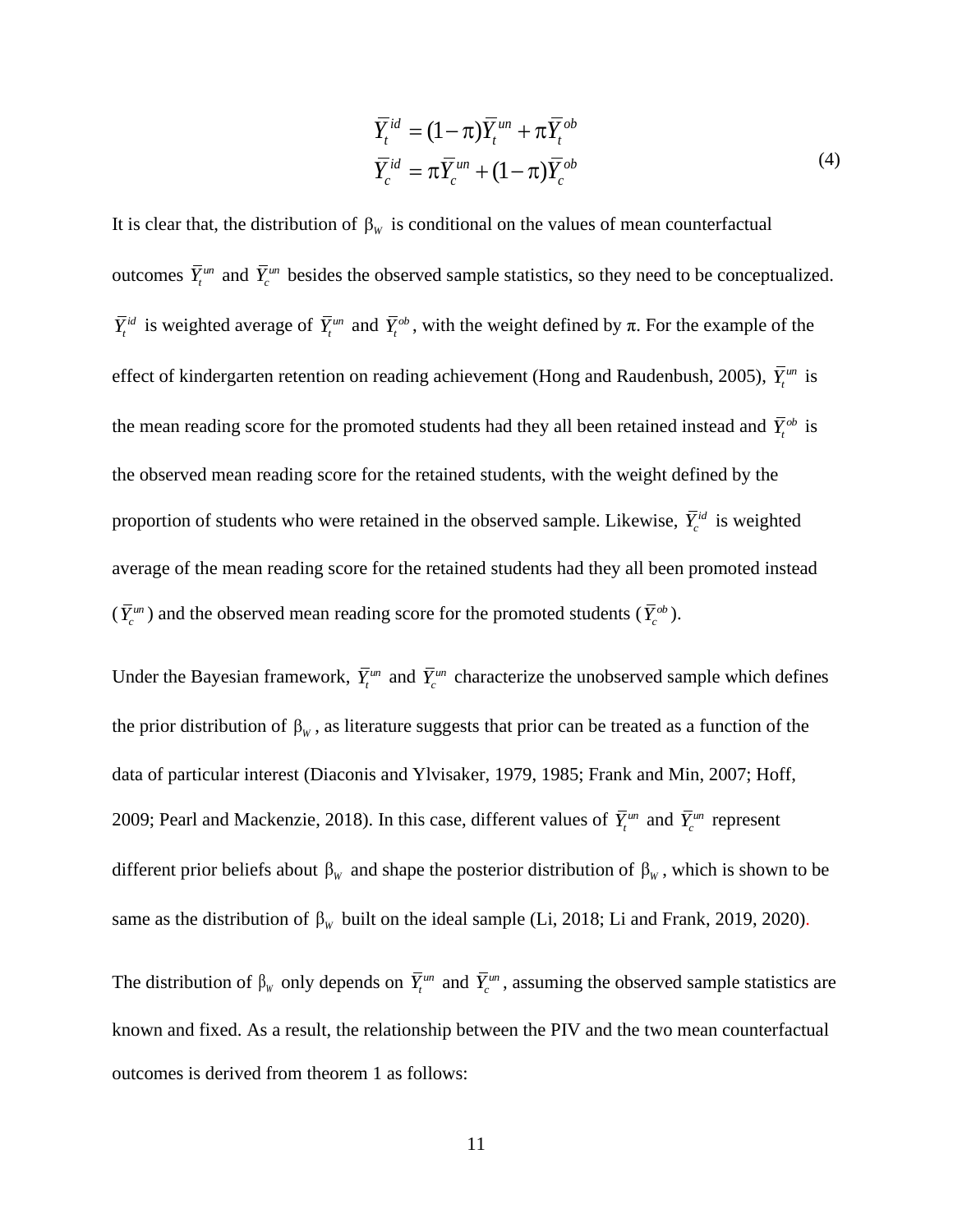**Theorem 2:** Built on theorem 1, the probit link of PIV is a function of  $\overline{Y}$ <sup>*un*</sup> and  $\overline{Y}$ <sup>*un*</sup>, conditional on the observed sample statistics  $R^2, n^{ob}, \overline{Y}_i^{ob}, \overline{Y}_c^{ob}, \hat{\sigma}_i^2, \hat{\sigma}_c^2, \pi$  as well as the threshold  $\beta^*_{w}$  for

rejecting the null hypothesis. Specifically, for a significant positive 
$$
\hat{\beta}_w
$$
, we have:  
\n
$$
probit(PIV) = \frac{\sqrt{2n^{ob}}}{\sqrt{1 - R^2}} \left[ \frac{\overline{Y}_t^{id} - \overline{Y}_c^{id}}{\sqrt{2\hat{\sigma}_t^2 + 2\pi(1-\pi)[(\overline{Y}_t^{un} - \overline{Y}_t^{ob})^2 + (\overline{Y}_c^{un} - \overline{Y}_c^{ob})^2] + 2\hat{\sigma}_c^2 + (\overline{Y}_t^{id} - \overline{Y}_c^{id})^2}} - \beta_w^{\#} \right]
$$
(5)

For a significant negative  $\hat{\beta}_w$ , we have:

For a significant negative 
$$
\hat{\beta}_w
$$
, we have:  
\n
$$
probit(PIV) = \frac{\sqrt{2n^{ob}}}{\sqrt{1 - R^2}} [\beta_w^{\#} - \frac{\overline{Y}_t^{id} - \overline{Y}_c^{id}}{\sqrt{2\hat{\sigma}_t^2 + 2\pi(1-\pi)[(\overline{Y}_t^{un} - \overline{Y}_t^{ob})^2 + (\overline{Y}_c^{un} - \overline{Y}_c^{ob})^2] + 2\hat{\sigma}_c^2 + (\overline{Y}_t^{id} - \overline{Y}_c^{id})^2}}]
$$
\n(6)

where  $\overline{Y}_t^{id}$  and  $\overline{Y}_c^{id}$  are provided in (4).

The decision threshold  $\beta_w^*$  could be either a fixed value that is pragmatically set based on transaction cost/policy implication/literature review (Frank et al., 2013) or a statistical threshold that is a product between the critical value and the standard error, i.e.,  $C \cdot se(\hat{\beta}_w^{id})$ , where the critical value C is chosen based on the level of significance.  $se(\hat{\beta}_{w}^{id})$  is computed based on Rsquare in the regression and the observed sample size as follows:

$$
se(\hat{\beta}_W^{id}) = \sqrt{\frac{1 - R^2}{2n^{ob}}} \tag{7}
$$

Plugging  $\beta_w^*$  as  $C*se(\hat{\beta}_w^{\text{id}})$  into (5), the relationship between PIV and the unobserved sample for

a significant positive 
$$
\hat{\beta}_w
$$
 yields:  
\n
$$
probit(PIV) = \frac{\sqrt{2n^{ob}}}{\sqrt{1 - R^2}} \frac{\overline{Y}_t^{id} - \overline{Y}_c^{id}}{\sqrt{2\hat{\sigma}_t^2 + 2\pi(1 - \pi)[(\overline{Y}_t^{un} - \overline{Y}_t^{ob})^2 + (\overline{Y}_c^{un} - \overline{Y}_c^{ob})^2] + 2\hat{\sigma}_c^2 + (\overline{Y}_t^{id} - \overline{Y}_c^{id})^2}} - C
$$
\n(8)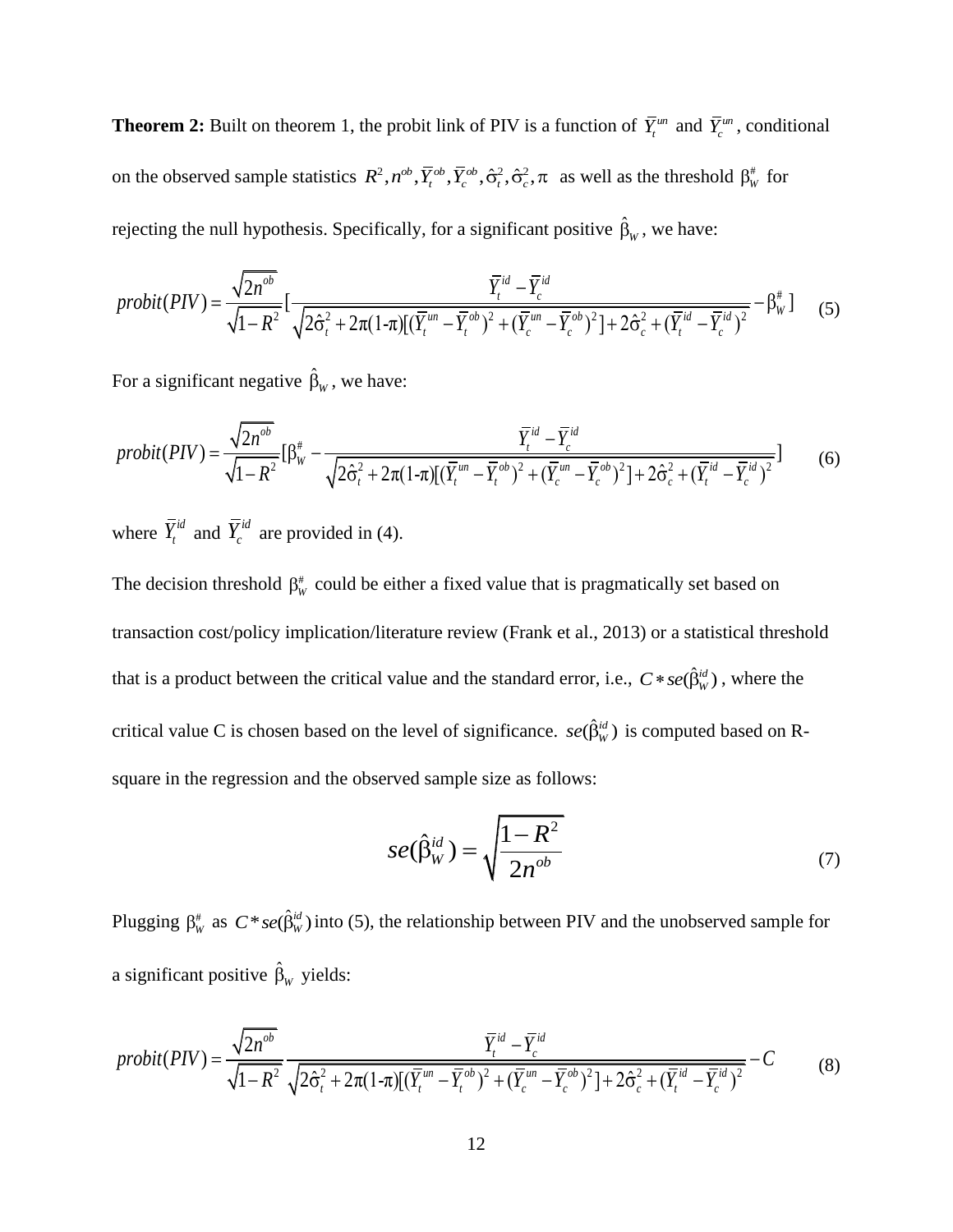Likewise, by plugging  $\beta_w^*$  as  $C^*se(\hat{\beta}_w^{id})$  into (6), the relationship between PIV and the

unobserved sample for a significant negative 
$$
\hat{\beta}_w
$$
 yields:  
\n
$$
probit(PIV) = C - \frac{\sqrt{2n^{ob}}}{\sqrt{1 - R^2}} \frac{\overline{Y}_t^{id} - \overline{Y}_c^{id}}{\sqrt{2\hat{\sigma}_t^2 + 2\pi(1-\pi)[(\overline{Y}_t^{un} - \overline{Y}_t^{ob})^2 + (\overline{Y}_c^{un} - \overline{Y}_c^{ob})^2] + 2\hat{\sigma}_c^2 + (\overline{Y}_t^{id} - \overline{Y}_c^{id})^2}}
$$
\n(9)

The aforementioned relationships between the PIV and the unobserved sample allow one to bound the PIV based on his/her (bounded) belief about  $\bar{Y}^{un}_t$  and  $\bar{Y}^{un}_c$ . For the example of Hong & Raudenbush (2005), if one believes the mean reading score of the promoted students had they been retained instead (i.e.,  $\bar{Y}^{\text{un}}$ ) is no larger than their mean observed reading score (45.78) and the mean reading score of the retained students had they been promoted instead (i.e.,  $\bar{Y}_c^{un}$ ) equals the grand mean (45.2), the lower bound of the PIV would be 0.92. However, if his belief is modified as  $\overline{Y}^{un}_t \le 45.78$  and  $\overline{Y}^{un}_c \ge 44$ , the lower bound of the PIV would be 0.82 instead.

## **5-Example: The effect of kindergarten retention on reading achievement**

## **5.1-Overview**

Kindergarten retention is estimated to affect 7 percent to 15 percent of the student population in the U.S. and cost \$20 billion dollars annually (Alexander et al., 2003; Tingle et al., 2012). It also imposes physical and psychological costs on retained students, and thus has been a controversial issue for many years. To examine the effectiveness of kindergarten retention, Hong & Raudenbush (2005) conducted propensity score analysis using nationally representative data from the Early Childhood Longitudinal Study (ECLS) and a rich set of covariates such as student background information, psychological/motivational measures as well as pretests. Based on a multilevel model which controlled for both the logit of propensity scores as well as the propensity score strata, they estimated the effect of kindergarten retention on students' reading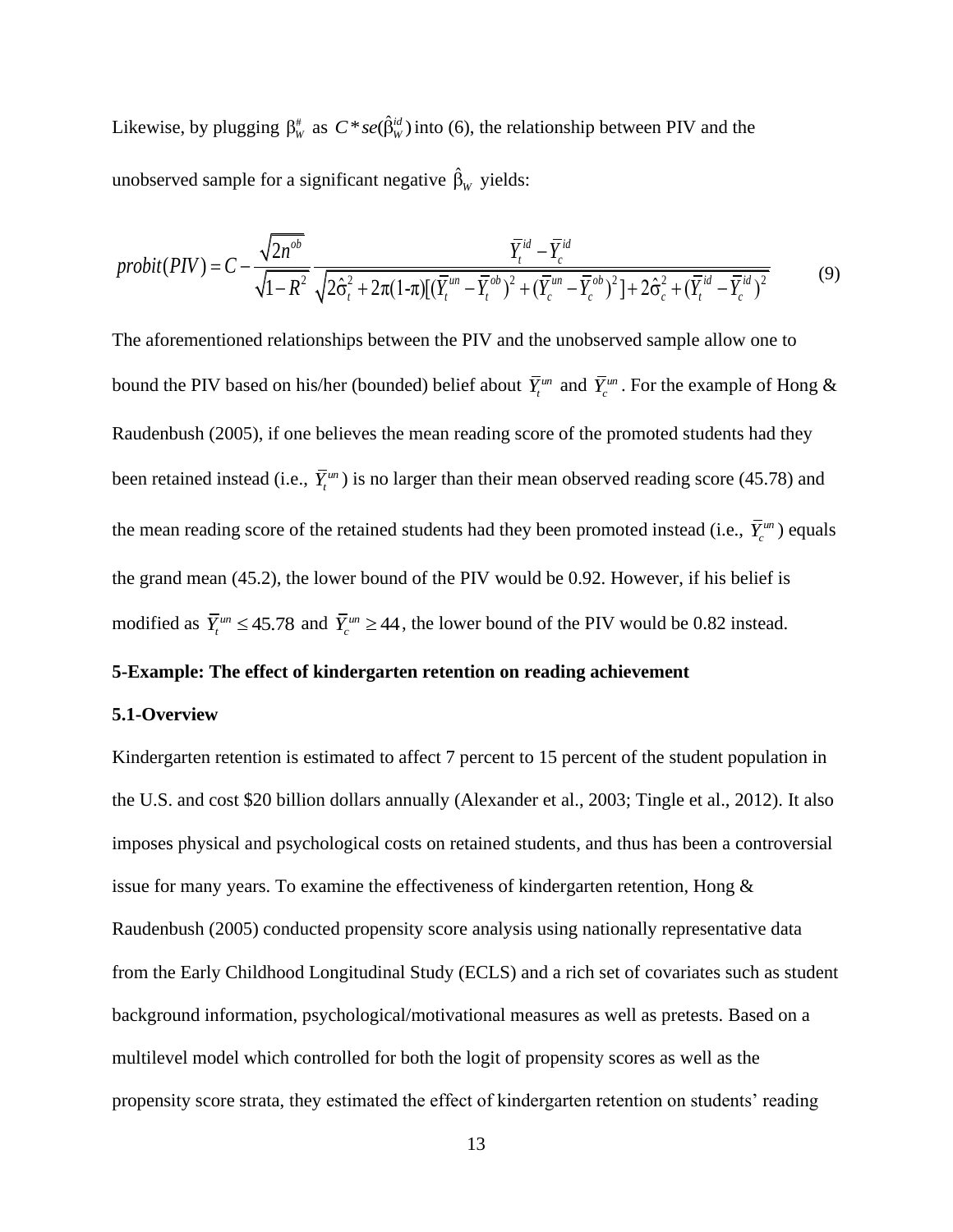achievement as -9.01 with standard error of 0.68, which amounted to an effect size of 0.67. Ultimately, Hong and Raudenbush concluded that retention reduces achievement: "children who were retained would have learned more had they been promoted (page 200)."

However, the internal validity of Hong & Raudenbush (2005) is open to debate since it hinges on the unconfoundedness assumption, which forbids any potential confounding variable to be left unobserved and uncontrolled in the causal model. Nonetheless, Frank et al. (2013) has argued that some potential confounders, such as key measures of cognitive ability and emotional disposition, might still be missing in their propensity score model and thus introduce selection bias in the estimate. If an omitted confounder were negatively correlated with kindergarten retention and positively correlated with reading achievement, the estimate of kindergarten retention could be downwardly biased, and thus their inference would be invalidated if such omitted confounder were taken into account.

To quantify the concern so that researchers and policymakers may evaluate to robustness of the inference to omitted confounders, we develop an analytical procedure based on the relationship between the PIV and the mean counterfactual outcomes in theorem 2. Specifically, this analytical procedure has six steps: 1-get the observed sample statistics, 2-choose critical value  $C^3$ , 3-obtain the relationship between the PIV and the mean counterfactual outcomes, 4-state belief about the mean counterfactual outcomes, 5-bound the PIV, 6-conclusion.

<sup>&</sup>lt;sup>3</sup> Here we assume one use a statistical threshold, but a decision threshold could be a non-statistical one.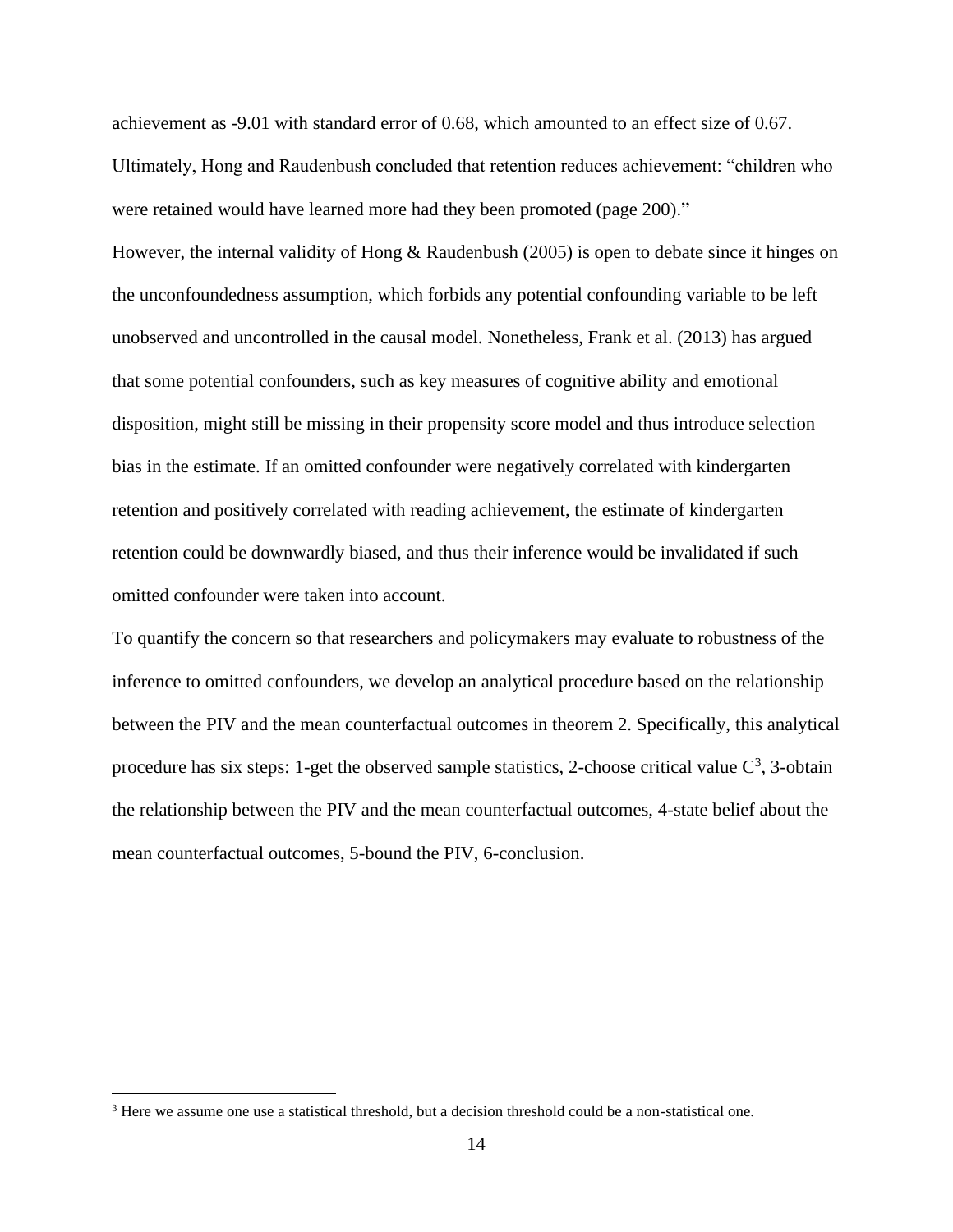## **5.2-Quantifying the robustness of the inference of Hong & Raudenbush (2005)**

1-Get the observed sample statistics: The observed sample statistics  $R^2, n^{ob}, \overline{Y}_i^{ob}, \overline{Y}_c^{ob}, \hat{\sigma}_i^2, \hat{\sigma}_c^2, \pi$  are obtained as follows:  $R^2 = 0.36$ ,  $n^{ob} = 7639$ ,  $\bar{Y}_t^{ob} = 36.77$ ,  $\bar{Y}_c^{ob} = 45.78$   $\hat{\sigma}_t^2 = 143.26$ ,  $\hat{\sigma}_c^2 = 138.83$ ,  $\pi$  $= 0.0617$  (Frank et al., 2013).

2-Choose critical value C: Given Hong & Raudenbush (2005) reported that kindergarten retention had a significant negative effect on reading achievement, we decide to choose C as  $-1.96$ , or equivalently  $\beta_w^* = -1.96se(\hat{\beta}_w^{id})$ .

3-Obtain the relationship between the PIV and the mean counterfactual outcomes: After the observed sample statistics and the critical value are plugged into the probit model (9), the PIV is the probit function of the mean counterfactual reading score for the retained students had they been promoted instead (i.e.,  $\bar{Y}_c^{un}$ ) and the mean counterfactual reading score for the promoted

students had they been retained instead (i.e., 
$$
\overline{Y}_t^{un}
$$
) as follows:  
\n
$$
probit(PIV) = -1.96 - \frac{109.25*(0.9383\overline{Y}_t^{un} - 0.0617\overline{Y}_c^{un} - 40.69)}{\sqrt{564.18 + 0.116*(\overline{Y}_t^{un} - 36.77)^2 + (\overline{Y}_t^{un} - 45.78)^2 + (0.9383\overline{Y}_t^{un} - 0.0617\overline{Y}_c^{un} - 40.69)^2}}
$$
(10)

4-State belief about the mean counterfactual outcomes: This step requires one to form and bound belief about the two mean counterfactual outcomes. To illustrate this procedure, we form two different beliefs about them.

4.1-The first belief: Given the inference of Hong & Raudenbush (2005) mostly addressed  $\bar{Y}_c^{un}$ , i.e., the mean counterfactual reading score of the retained students, we decide to bound  $\bar{Y}^{un}$  and assume  $\overline{Y}_c^{un} = 45.2$ . We choose this value because it is the grand sample mean so that  $\overline{Y}_t^{un} - \overline{Y}_c^{un}$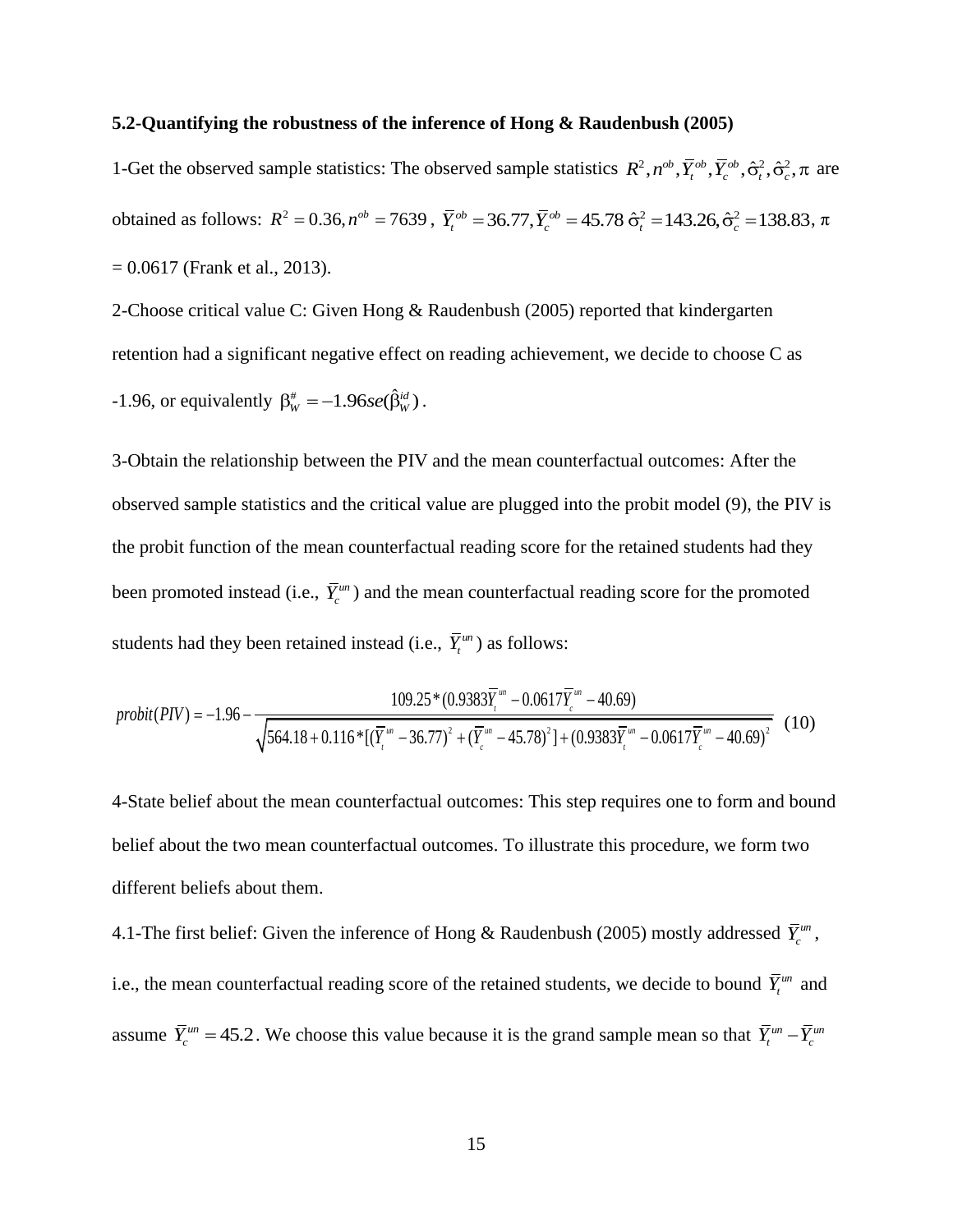measures the degree to which the counterfactual reading scores deviate from the null hypothesis:  $\beta_w = 0$ . The probit model (10) is thus simplified as:

$$
\beta_{w} = 0. \text{ The probit model (10) is thus simplified as:}
$$
\n
$$
probit(PIV) = -1.96 - \frac{102.51\overline{Y}_{t}^{um} - 4750.19}{\sqrt{564.22 + 0.116(\overline{Y}_{t}^{um} - 36.77)^{2} + (0.9383\overline{Y}_{t}^{um} - 43.48)^{2}}}
$$
\n(11)

In this case, one may ask "what would be the mean reading score of the promoted students had they been retained instead (i.e.,  $\bar{Y}^{\text{un}}_t$ )?" when the mean reading score of the retained students had they been promoted (i.e.,  $\bar{Y}_c^{un}$ ) is assumed to be 45.2. This might be answered by reflecting on the counterfactual outcomes based on belief about the average retention effects for the retained students and for the promoted students, identified by  $\overline{Y}_t^{ob} - \overline{Y}_c^{un}$  and  $\overline{Y}_t^{un} - \overline{Y}_c^{ob}$  respectively. For example, given the average retention effect for the retained students is significantly negative  $(36.77-45.2 = -8.43)$ , it is reasonable to think the average retention effect for the promoted students should be at least negative as well (Jimerson, 2001; Lorence et al., 2002; Burkam et al., 2007). This leads to the upper bound for  $\overline{Y}_t^{\mu n}$  as 45.78.

4.2-The second belief: As in the first belief, we believe that kindergarten retention should have negative impact on reading achievement for both retained and promoted students. In addition, we believe that the original estimate of average retention effect for the retained students, which was -9, was overestimated such that the inference could be invalidated. Therefore, a plausible region for the mean counterfactual outcomes is defined as  $\overline{Y}_t^{un} \le 45.78$  and  $36.77 \le \overline{Y}_c^{un} \le 45.78$ . Built on this plausible region, our second belief assumes that the mean counterfactual reading score for the promoted students could not exceed the grand sample mean had they been retained instead, i.e.,  $\overline{Y}^{un}_{t} \le 45.2$ . The plausible region is illustrated by figure 2.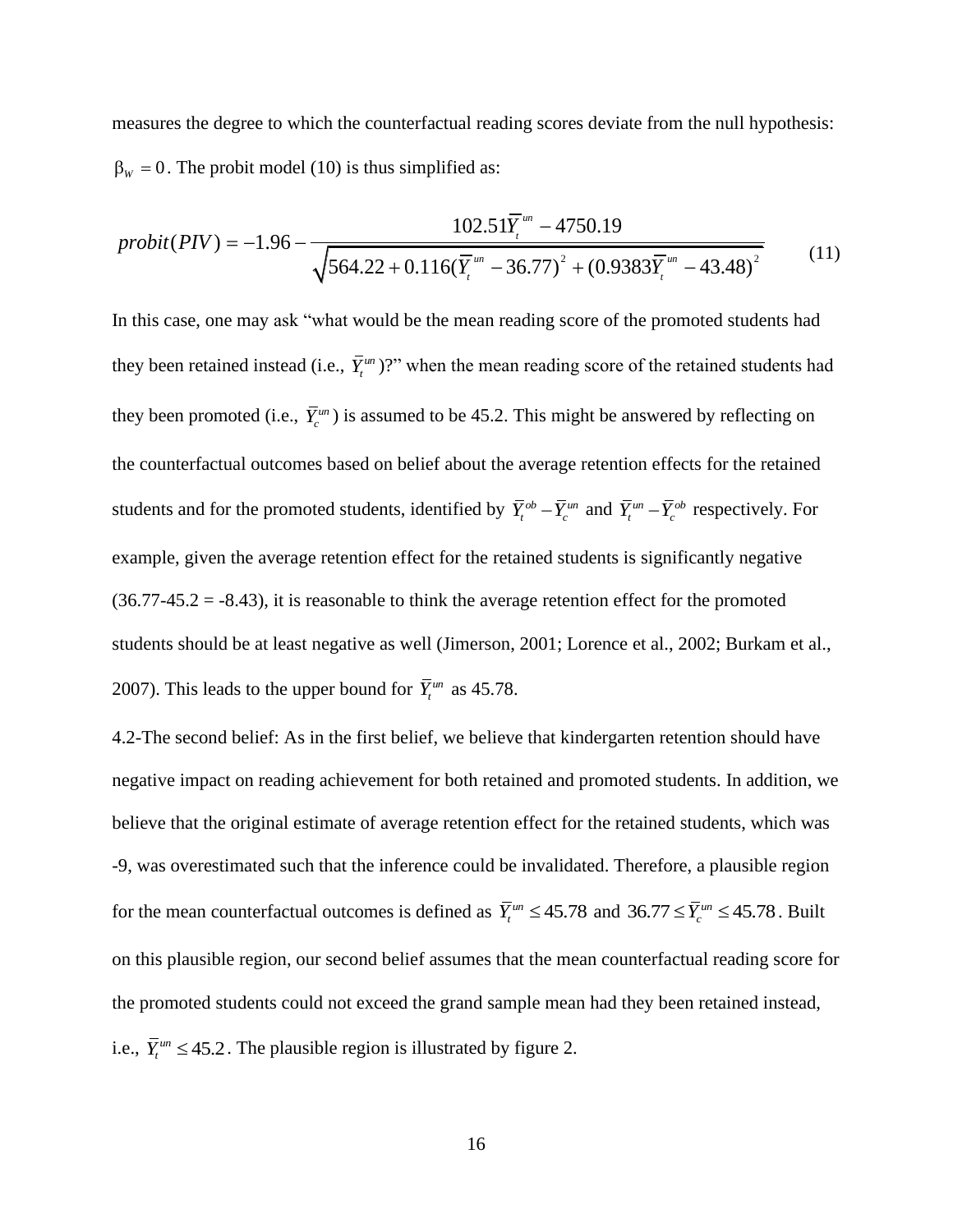5-Bound the PIV: For our first belief, the lower bound of the PIV is 0.92. This means the chance that the inference of Hong & Raudenbush (2005) is robust for internal validity is at least 92% if the mean reading score of the promoted students had they been retained instead is believed to be at most 45.78 and the mean reading score of the retained students had they been promoted instead is believed to be 45.2. For our second belief, the lower bound of the PIV is 0.936. This suggests the chance that Hong & Raudenbush's inference is robust for internal validity is at least 93.6% if the mean reading score of the promoted students had they been retained instead is believed to be at most 45.2 and the mean reading score of the retained students had they been promoted instead is believed to be at least 36.77.

6-Conclusion: To reach a clear conclusion about internal validity, one can use a threshold about the PIV such that an inference is deemed robust for internal validity whenever the PIV exceeds this threshold. Since the PIV is the statistical power of retesting the null hypothesis:  $\delta = 0$  based on the ideal sample, we use  $PIV = 0.8$  as the threshold which is often used for strong statistical power (Cohen 1988, 1992). Therefore, the two beliefs we formed in the fourth step would lead to the conclusion that Hong & Raudenbush's inference is robust for internal validity. We caution readers that this conclusion might not hold if one has a different belief and/or a different threshold for the PIV.

Nevertheless, a decision about the internal validity of Hong & Raudenbush (2005) is less clear for the entire plausible region, as shown by figure 2. Still, there are two key observations to be noted: First, in general the PIV is more sensitive to  $\bar{Y}^{un}_t$  than  $\bar{Y}^{un}_c$ , since most observed students actually got promoted. This suggests the inference of Hong & Raudenbush is likely to be robust as long as kindergarten retention is believed to have stronger-than-minimal negative impact on the promoted students. Second, even if the kindergarten retention has minimal negative impact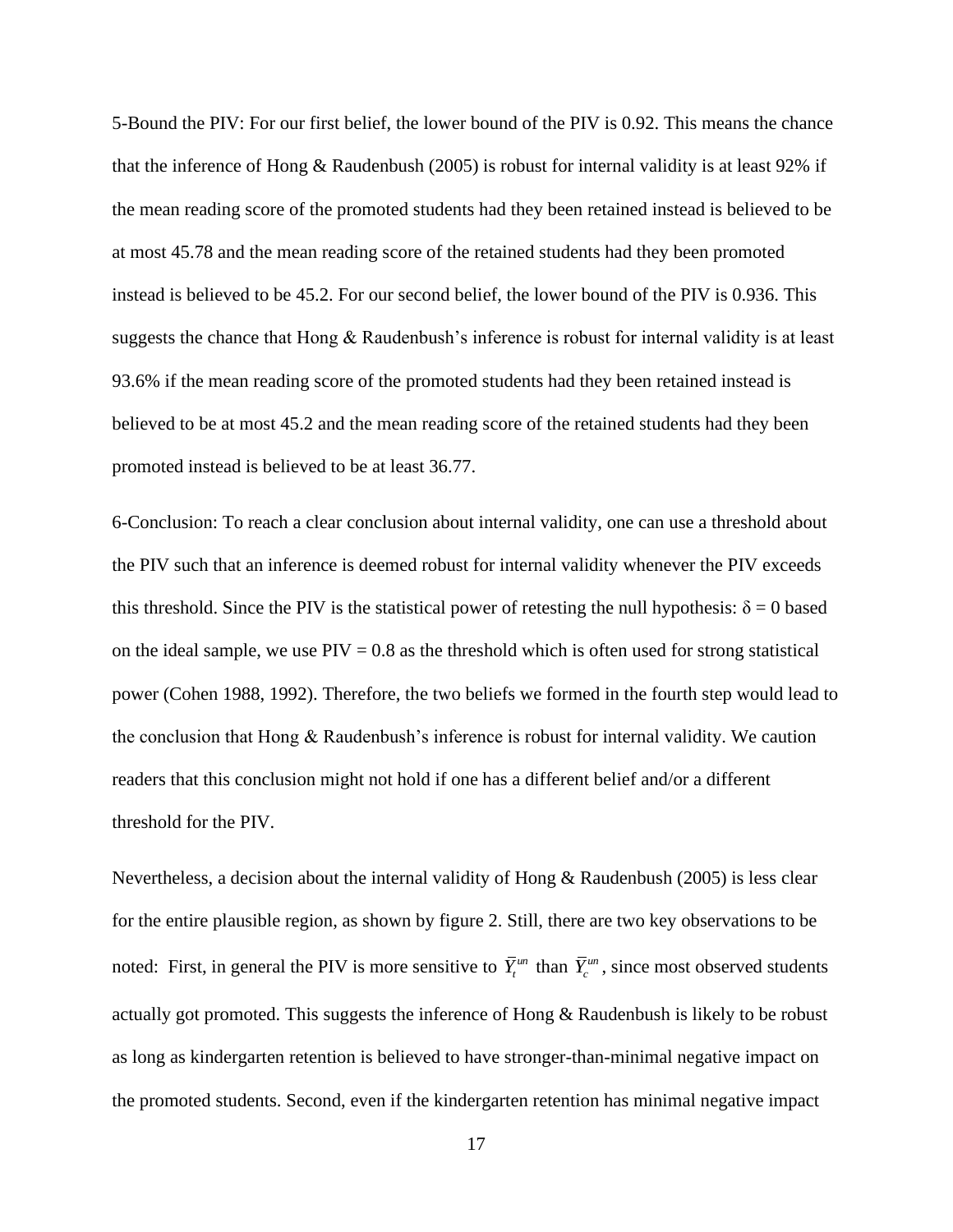on the promoted students ( $45.2 < \overline{Y}_t^{\text{un}} < 45.78$ ), the inference of Hong and Raudenbush (2005) would still be robust for internal validity as long as the average retention effect for the retained students was just slightly overestimated. For example, the lower bound of the PIV is 0.795 when the average retention effect for the retained students was believed to be at least -7 ( $\bar{Y}_c^{un} \ge 43.77$ ), which is 22% smaller in size than the original estimate. However, the inference of Hong and Raudenbush (2005) would be questionable if the impact of kindergarten retention on the promoted students is minimal and it was severely over-estimated for the retained students, hinting the existence of extremely strong confounder(s).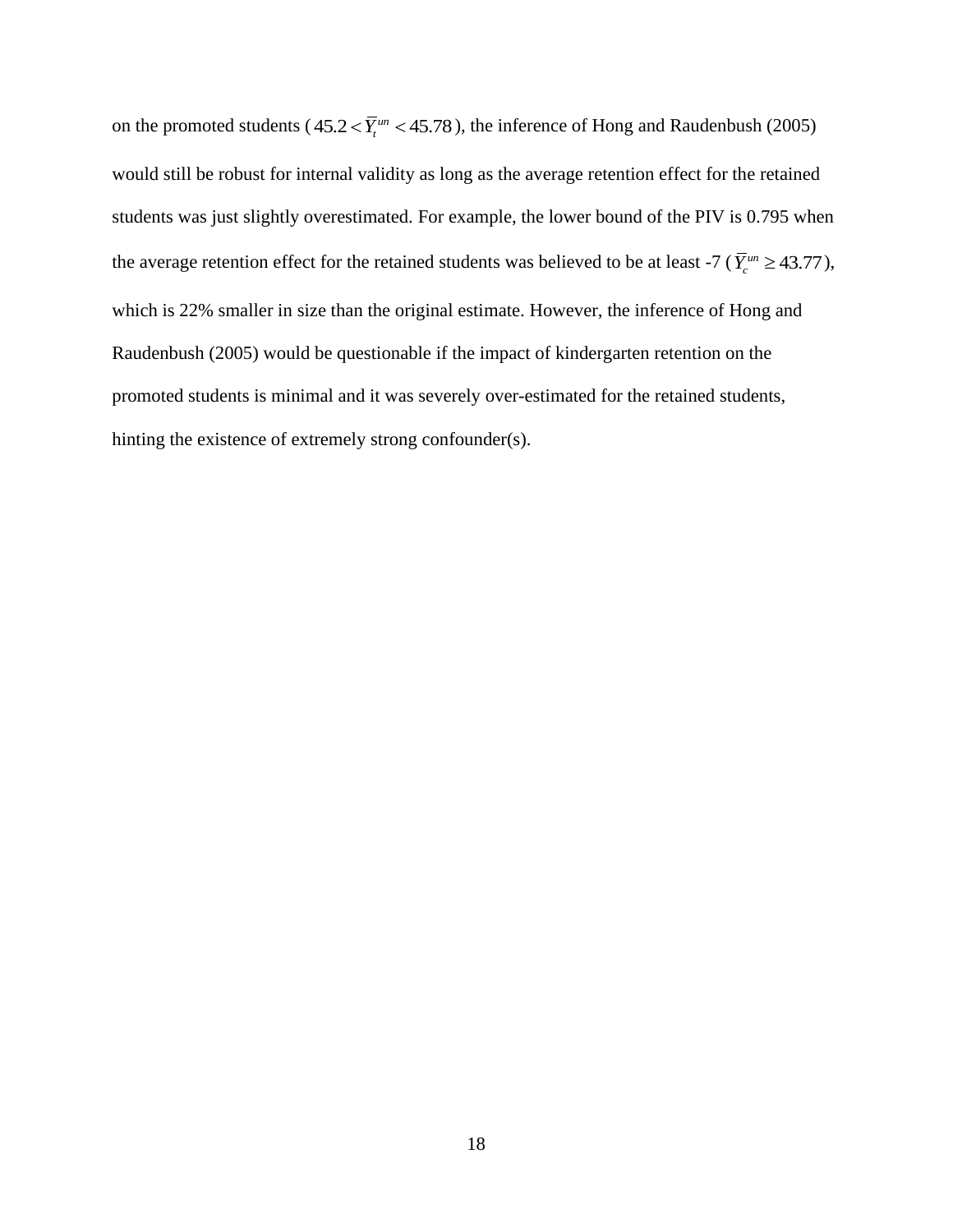

*Figure 2:* The contour plot of the PIV in the plausible region with the x axis representing  $\bar{Y}_c^{un}$  and the y axis representing  $\bar{Y}_t^{un}$  . The plausible region is defined based on the belief that the average retention effect for the promoted students should not be positive and the average retention effect for the retained students was overestimated, which means both  $\bar{Y}_t^{un}$  and  $\bar{Y}_c^{un}$  are smaller than 45.78. The vertical dashed line corresponds to the first belief where  $\bar{Y}_c^{un} = 45.2$  and the horizontal dashed line corresponds to the second belief where  $\bar{Y}_t^{un} < 45.2$ .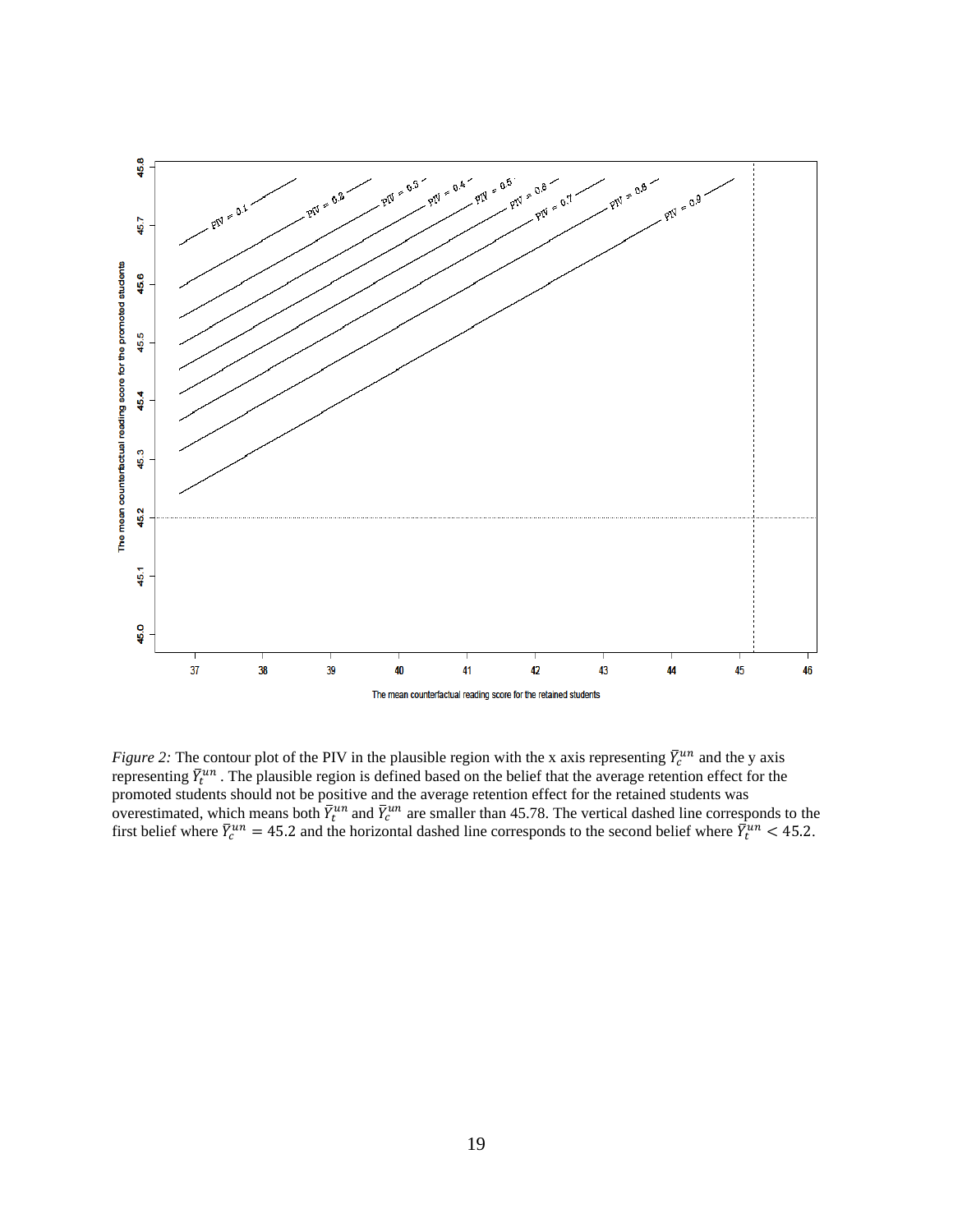By definition, the PIV equals the statistical power of testing the null hypothesis:  $\beta_w = 0$  versus the alternative hypothesis:  $\beta_w = \hat{\beta}_w^{id}$  ( $\hat{\beta}_w^{id} \neq 0$ ), had the counterfactual data became available. This is illustrated by figure 3 created by assuming  $\overline{Y}_c^{un} = 45.2$ . It is clear that, as  $\overline{Y}_t^{un}$  decreases, the distribution of beta coefficient for kindergarten retention in the ideal sample shifts to the left, which increases the PIV. Figure 3 demonstrates how the PIV is equivalent to the statistical power of retesting the null hypothesis as if the counterfactual data were available. Interpretatively, assessing internal validity through PIV can be thought of as power analysis for the ideal sample.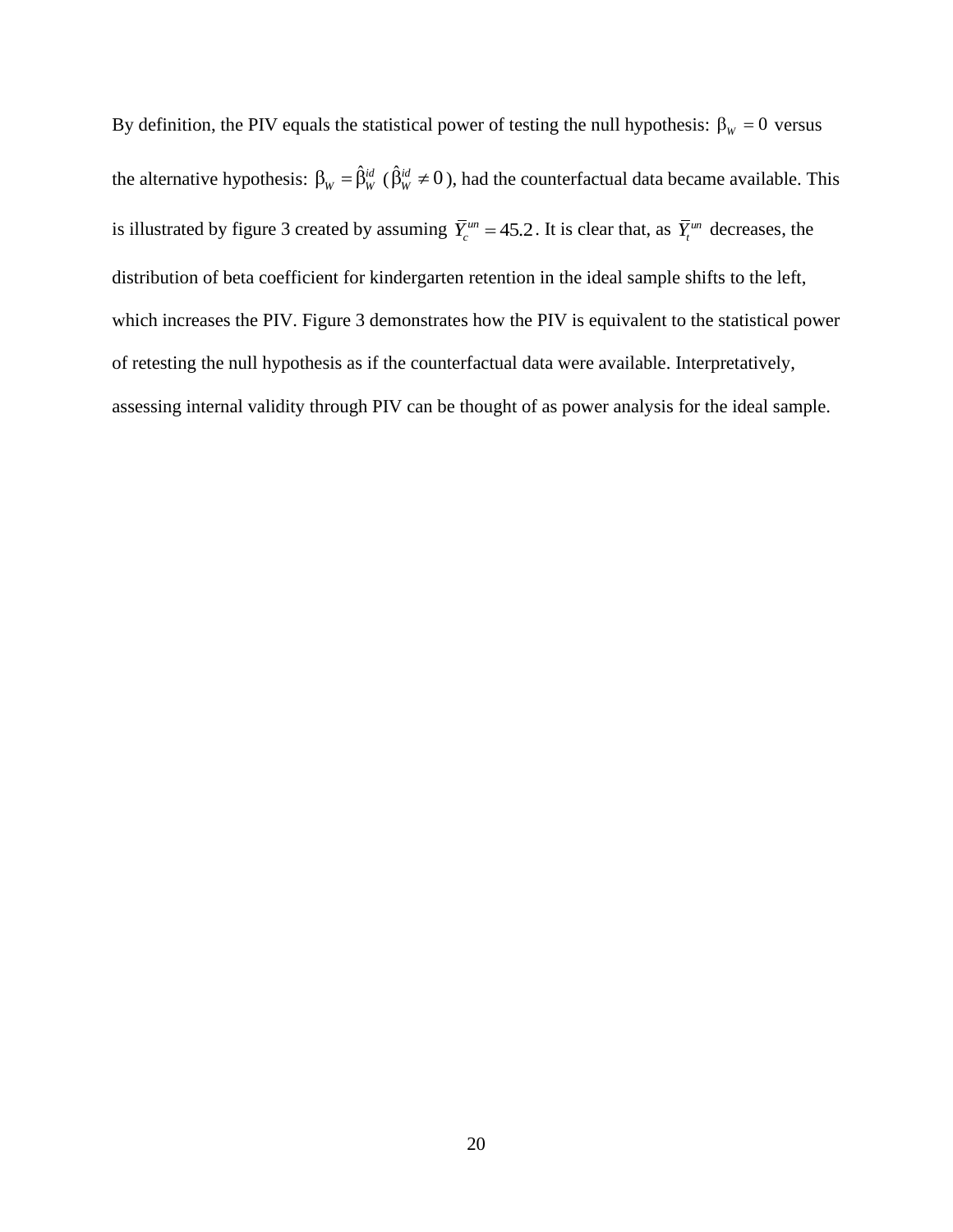

*Figure 3*: The relationship between the PIV and retesting hypothesis in the ideal sample for Hong and Raudenbush (2005), assuming  $\bar{Y}_c^{un} = 45.2$ . The solid curve represents the null hypothesis:  $\beta_W = 0$  and the dashed curve represents the alternative hypothesis:  $\beta_W = \hat{\beta}_W^{id}$  . The grey shaded area symbolizes the PIV of Hong & Raudenbush.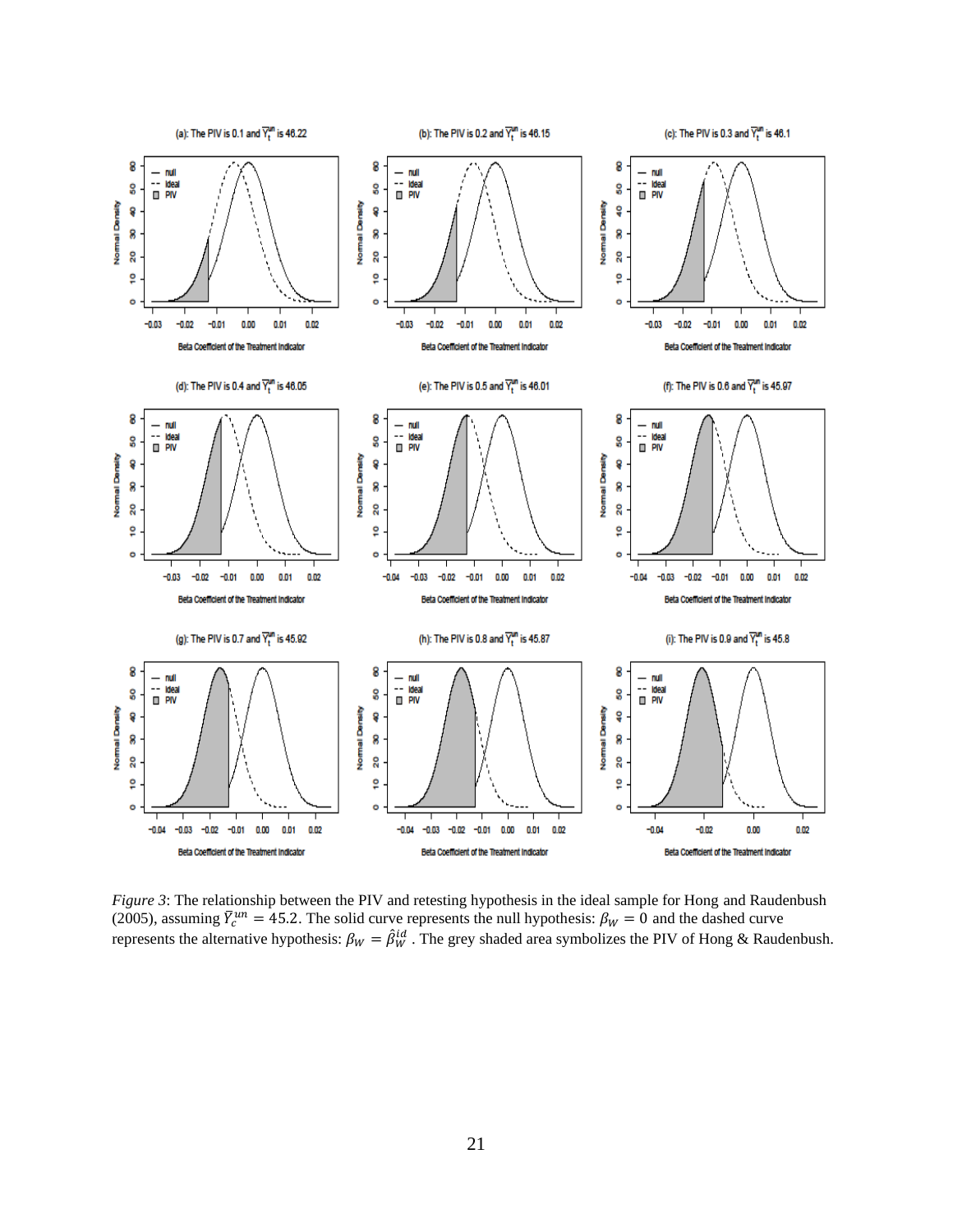## **6-Literature review on similar methods**

Literature review on sensitivity analysis: Sensitivity analysis (Rosenbaum and Rubin, 1983b; Rosenbaum, 1986, 1987, 1991, 2002, 2010) evaluates the impact of a missing confounder on regression estimates and nonparametric tests by conceptually connecting violation of the unconfoundedness assumption to violation of random assignment in matched pairs. Therefore, it informs the internal validity of a matching design. Other literature on sensitivity analysis uses similar approaches for potential failure of the unconfoundedness assumption (Copas and Li, 1997; Lin et al., 1998; Robins et al., 2000; VanderWeele, 2008; Hosman et al., 2010; Masten and Poirier, 2018). The PIV shares the objective of checking the sensitivity of results to potential failure of the unconfoundedness assumption, but it is not limited to a single type of design (such as matching) or model (such as regression). In fact, the PIV can be applied to any design deemed appropriate for observational studies.

Literature review on Bayesian sensitivity analysis: Bayesian sensitivity analysis (BSA) (McCandless et al. 2007, 2012; McCandless and Gustafson, 2017) parameterizes the models for the outcome and the unmeasured confounder carefully to identify the key confounding parameters and treat the unmeasured confounder as missing data under a Bayesian framework. BSA has two main advantages: First, data augmentation allows one to repeatedly impute missing values for the unobserved confounder. This allows one to take the unobserved confounder into account when generating the joint posterior distribution of the confounding and treatment effect parameters. Additionally, BSA offers modeling flexibility through specification of the prior. Compared to BSA, analysis using the PIV is more approachable and interpretable as it does not require a complicated MCMC algorithm and is built on the common NHST framework.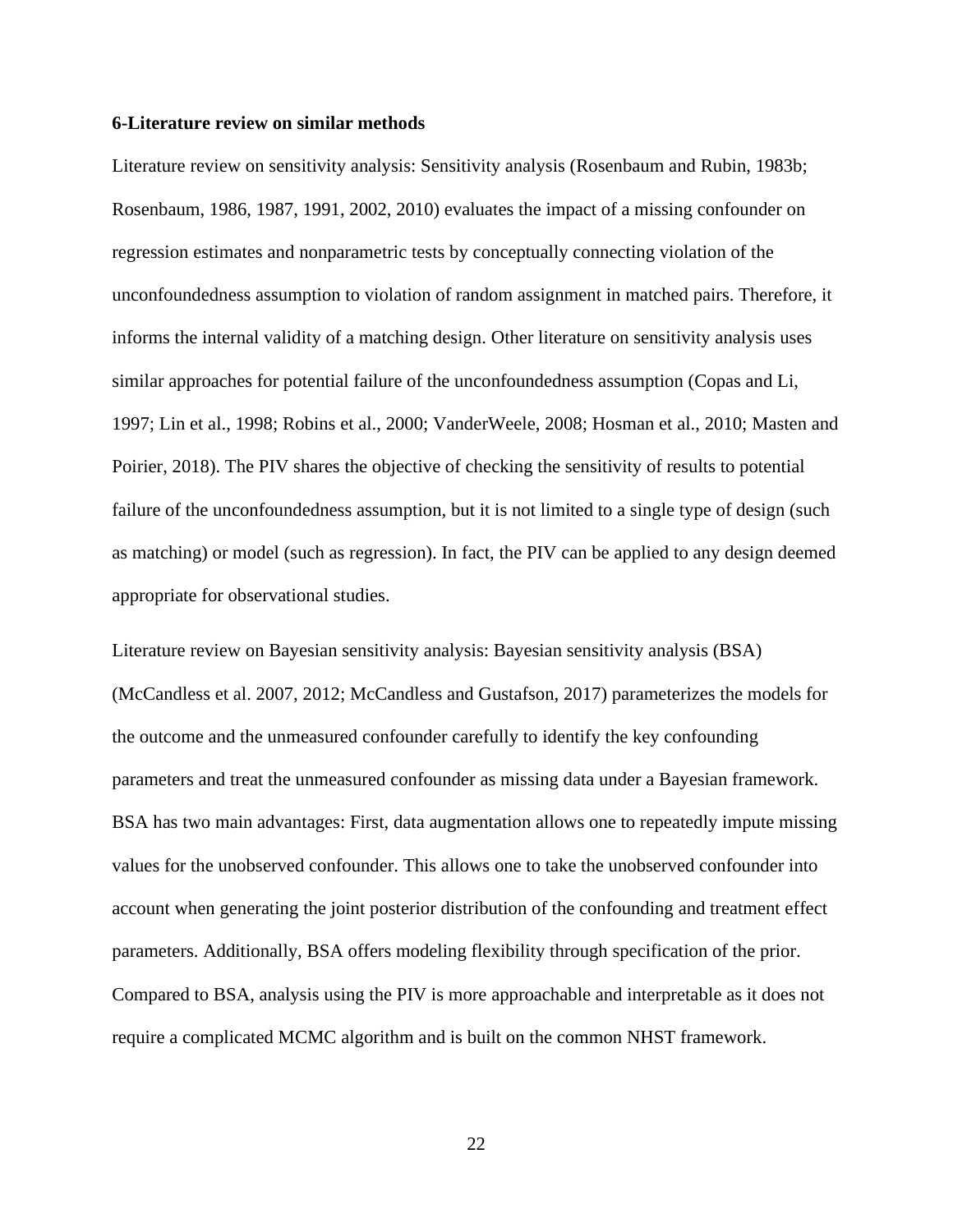Literature review on robustness indices of causal inferences: Robustness indices of causal inferences (Frank, 2000; Frank et al., 2013) quantify the strength of internal validity in terms of the impact of an unmeasured confounding variable or the proportion of observed cases can be replaced by null cases that an inference can withstand. The PIV is inherently connected to both papers as it shares the decision rules and the missing data perspective with Frank et al. (2013) and the focus on the relationship between the estimate of average treatment effect and the NHST with Frank (2000). The PIV is different from the robustness indices because it needs a bounded belief about the mean counterfactual outcomes as input and it is a probabilistic index comparable to statistical power.

Literature review on bounding treatment effects: Bounding treatment effects is motivated by the non-identification issue of an average treatment effect due to counterfactual outcomes (Altonji et al., 2005, Manski, 1990, 1995; Manski and Nagin, 1998). Bounds are obtained by imposing assumptions on the counterfactuals and can be tightened by making the assumption(s) more informative. Both the PIV and Manski's bounds of treatment effect consider situations when the unconfoundedness assumption is implausible so that stronger assumptions about counterfactual outcomes are needed to inform inferences. Different from the PIV, Manski's bounds are not built on NHST and parametric assumption. Rather, the bounds offer insights about the worth of a causal inference through exploring loss-based alternatives rooted in the context of program evaluation. Furthermore, Manski's bounds leverage non-linear relationships to determine constraints on parameter values, whereas the PIV is built on the classical linear regression model (CLRM) and quantifies the likelihood an inference would hold under CLRM.

Literature review on replication probabilities: Replication probabilities have been promoted for two main reasons: First, they purpose safeguarding readers from misguidance and

23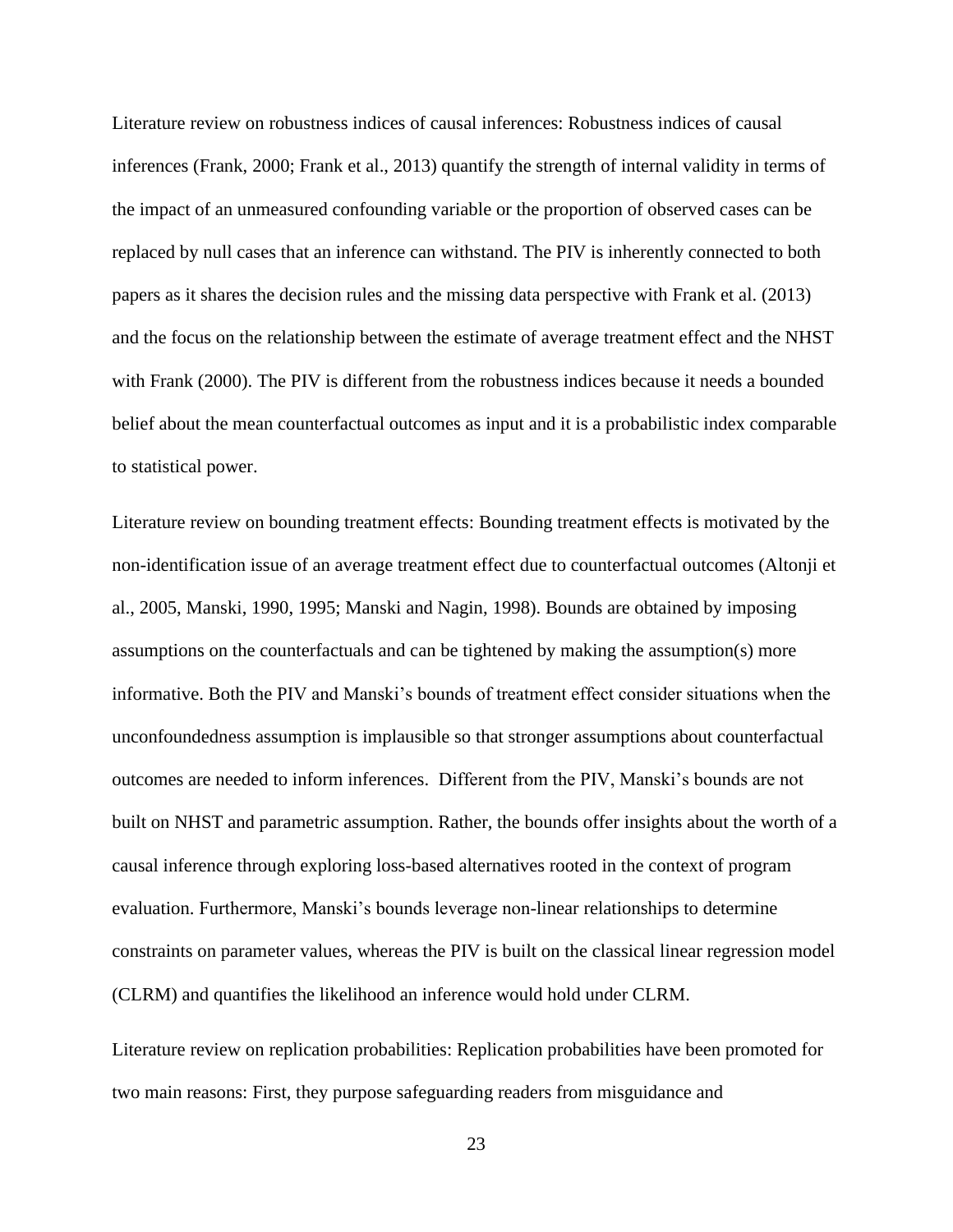misinterpretation of the p-values. Second, they are used to accentuate that the true scientific significance concerning replicability rather than statistical significance (Greenwald et al, 1996; Posavac, 2002; Shao and Chow, 2002; Killeen, 2005; Boos and Stefanski, 2011). The PIV is actually the probability of replicating a significant result in an observational study for the ideal sample, and it is similar to  $p_{\text{rep}}$  (Killeen, 2005; Iverson et al., 2010) which is the probability of obtaining an effect with the same sign as the observed one. Different from  $p_{\text{rep}}$  and other replication probabilities, the PIV takes counterfactual outcomes into consideration and therefore it is not a function of the p-value. Therefore, it does not inherit any of the limitations associated with the p-value as most proposed replication probabilities do (Doros and Geier, 2005).

## **7-Discussion**

Focusing on the beta coefficient of treatment indicator, we began by defining the unobserved sample as the collection of the counterfactual data and the ideal sample as the combination of the unobserved sample and the observed sample. The assessment of internal validity should be based on the ideal sample and for null hypothesis statistical testing (NHST) this means one should test the null hypothesis (versus the alternative) in the ideal sample and check if the result is consistent with the testing result based on the observed sample. The probability of a causal inference is robust for internal validity, i.e., the PIV, is thus defined as the probability of rejecting the same null hypothesis again in the ideal sample given it has been rejected in the observed sample. Internal validity is evaluated by bounding the PIV of an inference based on a bounded belief about the mean counterfactual outcomes.

The scholarly significance of this study manifests in three aspects: First, it prompts researchers to conceptualize the counterfactual outcomes and form bounded beliefs about them. This will foster critical thinking as well as scientific discourse about internal validity since people can use the

24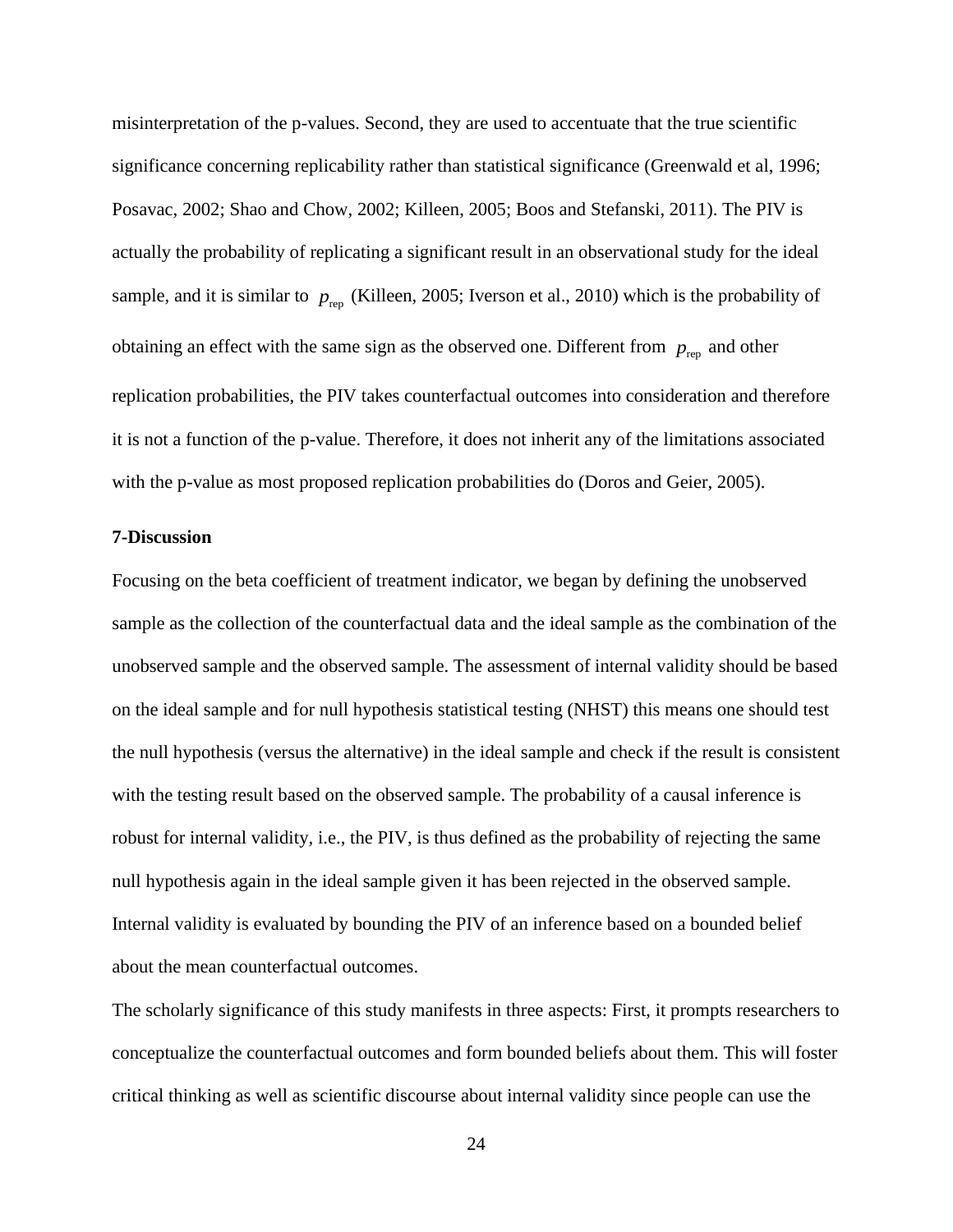PIV to understand under what circumstances and to what degree internal validity will be robust. Second, the PIV can be interpreted as the statistical power of testing the hypothesis  $H_0: \beta_W = 0$ versus  $H_a: \beta_w = \hat{\beta}_w^{id}$  in the ideal sample. Therefore, the PIV is pragmatic as it quantifies the impact of counterfactual outcomes (and thus internal validity) on decision-making. Third, the PIV is built on a simple Bayesian framework with intuitive missing data interpretations. Future work should focus on extending the PIV in two ways: First, future work should modify the current framework for nonlinear models and cases where CLRM is implausible such as longitudinal studies. Second, built on the framework for how counterfactual outcomes affect the NHST through the PIV, future work needs to investigate further why counterfactual outcomes change, which may due to an omitted confounder, the violation of stable unit treatment value assumption (SUTVA) or measurement error.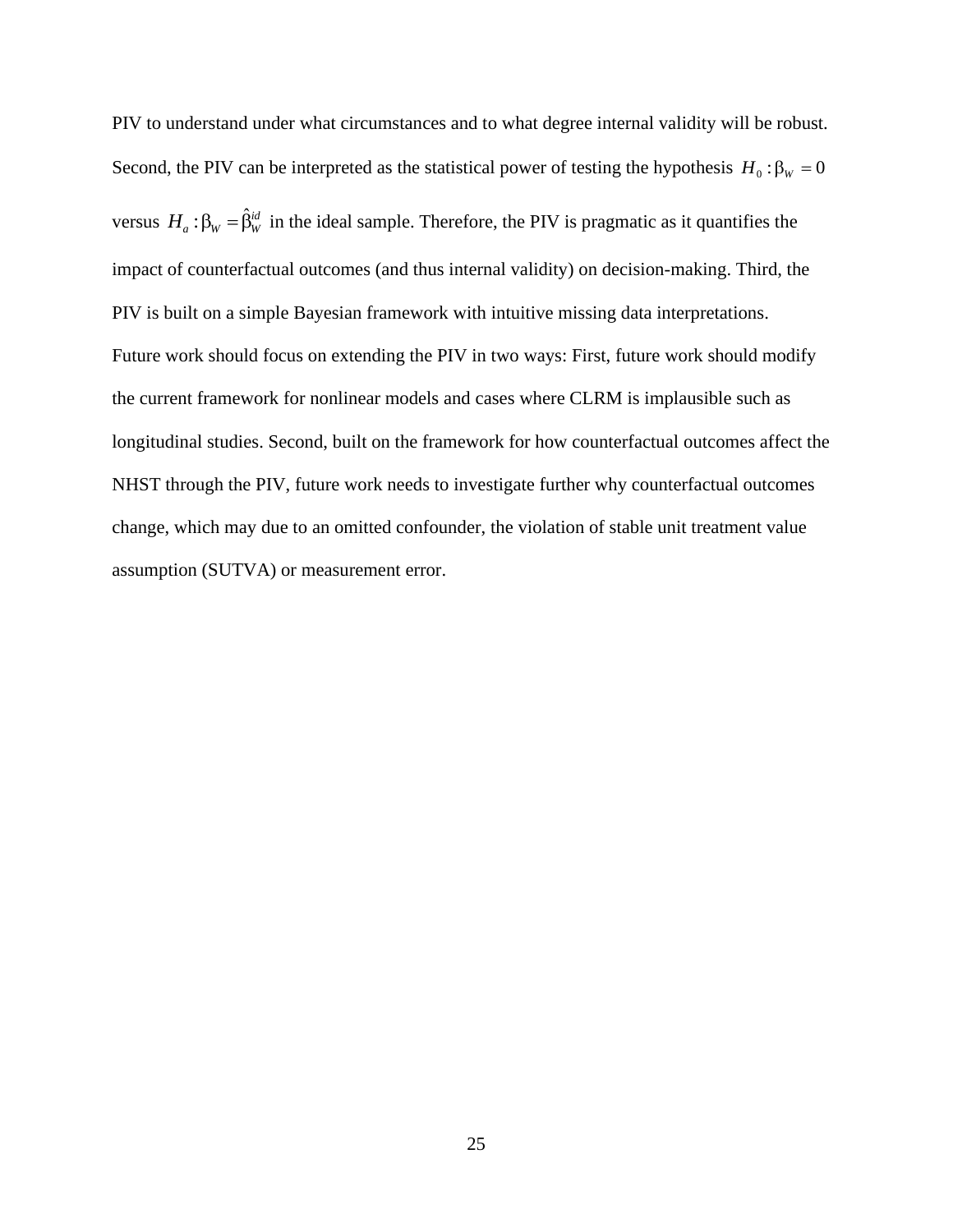## **References**

Alexander, K. L., Entwisle, D. R., & Dauber, S. L. (2003). *On the success of failure: A reassessment of the effects of retention in the primary school grades*. Cambridge University Press.

Allen, C. S., Chen, Q., Willson, V. L., & Hughes, J. N. (2009). Quality of research design moderates effects of grade retention on achievement: A meta-analytic, multilevel analysis. *Educational Evaluation and Policy Analysis*, 31(4), 480-499.

Altonji, J. G., Elder, T. E., & Taber, C. R. (2005). An evaluation of instrumental variable strategies for estimating the effects of catholic schooling. *Journal of Human resources*, *40*(4), 791-821.

Boos, D. D., & Stefanski, L. A. (2011). P-value precision and reproducibility. *The American Statistician*, *65*(4), 213-221.

Burkam, D. T., LoGerfo, L., Ready, D., & Lee, V. E. (2007). The differential effects of repeating kindergarten. *Journal of Education for Students Placed at Risk*, *12*(2), 103-136.

Cohen, J. (1988). *Statistical power analysis for the behavioral sciences*. Hillsdale, NJ: Lawrence Earlbaum Associates.

Cohen, J. (1992). A power primer. *Psychological bulletin*, *112*(1), 155.

Copas, J. B., & Li, H. G. (1997). Inference for non‐random samples. *Journal of the Royal Statistical Society: Series B (Statistical Methodology)*, *59*(1), 55-95.

Diaconis, P., & Ylvisaker, D. (1979). Conjugate priors for exponential families. *The Annals of statistics*, 269-281.

Diaconis, P., & Ylvisaker, D. (1985). Quantifying prior opinion. *Bayesian statistics* 2: 133–156.

Espinosa, V., Dasgupta, T., & Rubin, D. B. (2016). A Bayesian perspective on the analysis of unreplicated factorial experiments using potential outcomes. *Technometrics*, *58*(1), 62-73.

Doros, G., & Geier, A. B. (2005). Probability of replication revisited: Comment on "An alternative to null-hypothesis significance tests". *Psychological Science*, *16*(12), 1005-1006.

Frank, K. A. (2000). Impact of a confounding variable on a regression coefficient. *Sociological Methods & Research* 29(2): 147-194.

Frank, K., & Min, K. S. (2007). Indices of Robustness for Sample Representation. *Sociological Methodology*, *37*(1), 349-392.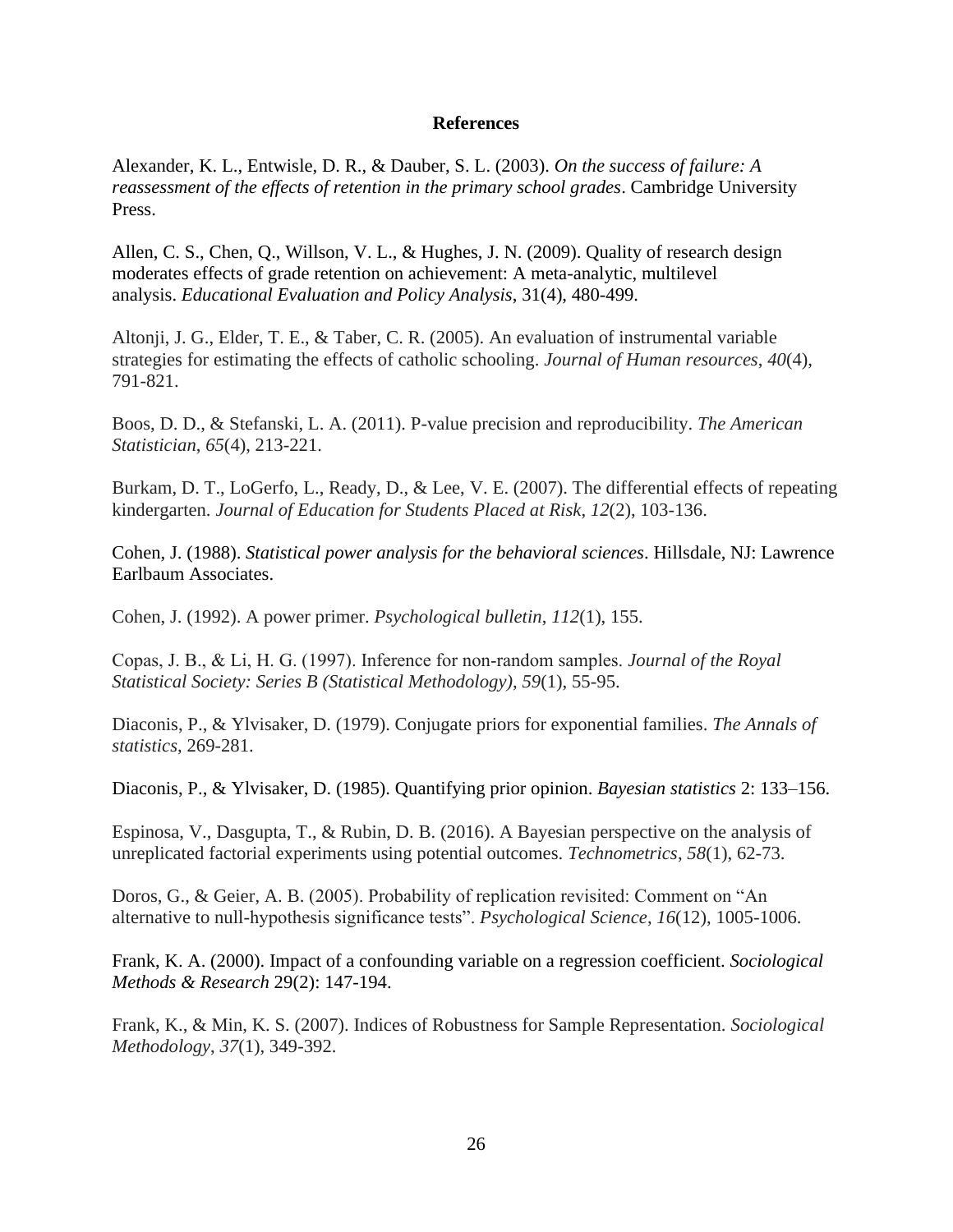Frank, K. A., Maroulis, S. J., Duong, M. Q., & Kelcey, B. M. (2013). What would it take to change an inference? Using Rubin's causal model to interpret the robustness of causal inferences. *Educational Evaluation and Policy Analysis*, *35*(4), 437-460.

Greenwald, A., Gonzalez, R., Harris, R. J., & Guthrie, D. (1996). Effect sizes and p values: what should be reported and what should be replicated?. *Psychophysiology*, *33*(2), 175-183.

Gelman, A., & Hill, J. (2006). *Data analysis using regression and multilevel/hierarchical models*. New York, NY: Cambridge university press.

Heckman, J. J. (2005). The scientific model of causality. *Sociological methodology* 35(1): 1-97.

Hoff, P. D. (2009). *A first course in Bayesian statistical methods*. New York, NY: Springer Science & Business Media.

Holland, P. W. (1986). Statistics and causal inference. *Journal of the American statistical Association* 81(396): 945-960.

Hong, G. (2010). Marginal mean weighting through stratification: adjustment for selection bias in multilevel data. *Journal of Educational and Behavioral Statistics* 35(5): 499-531.

Hong, G., & Raudenbush, S. W. (2005). Effects of kindergarten retention policy on children's cognitive growth in reading and mathematics. *Educational Evaluation and Policy Analysis* 27: 205–224.

Hosman, C. A., Hansen, B. B., & Holland, P. W. (2010). The sensitivity of linear regression coefficients' confidence limits to the omission of a confounder. *The Annals of Applied Statistics*, *4*(2), 849-870.

Imai, K., King, G., & Stuart, E. A. (2008). Misunderstandings between experimentalists and observationalists about causal inference. *Journal of the royal statistical society: series A (statistics in society)*, *171*(2), 481-502.

Imbens, G. W. (2004). Nonparametric estimation of average treatment effects under exogeneity: A review. *The Review of Economics and Statistics* 86: 4-29.

Imbens, G. W., & Rubin, D. B. (2015). *Causal inference for statistics, social, and biomedical sciences: An introduction*. New York, NY: Cambridge University Press.

Iverson, G. J., Wagenmakers, E. J., & Lee, M. D. (2010). A model-averaging approach to replication: The case of prep. *Psychological Methods*, *15*(2), 172.

Jimerson, S. (2001). Meta-analysis of grade retention research: Implications for practice in the 21st century. *School Psychology Review*, 30, 420-437.

Killeen, P. R. (2005). An alternative to null-hypothesis significance tests. *Psychological science* 16(5): 345-353.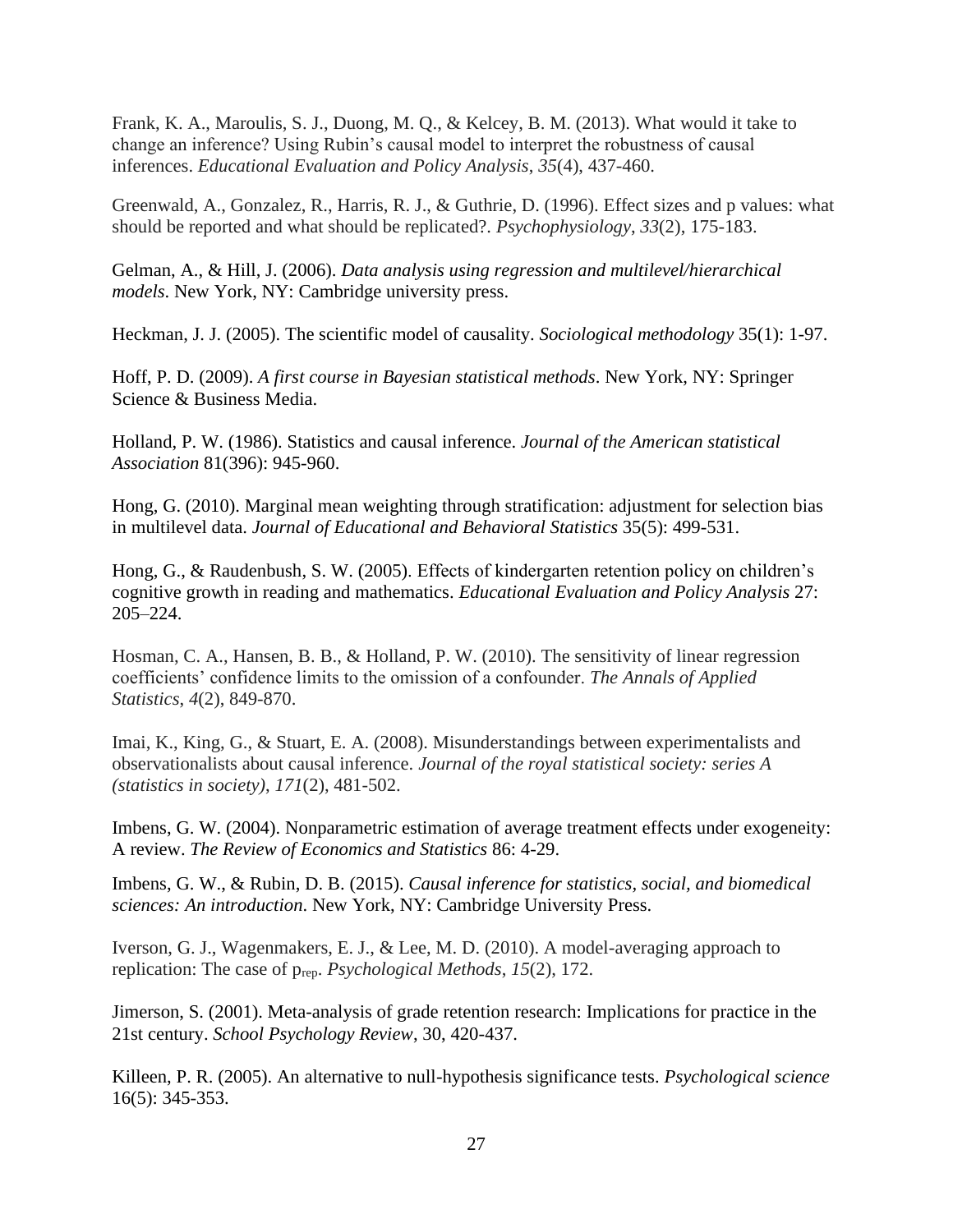Li, T. (2018). *The Bayesian Paradigm of Robustness Indices of Causal Inferences* (Unpublished doctoral dissertation). Michigan State University, East Lansing.

Li, T., & Frank, K. A. (2019). On the probability of a causal inference is robust for internal validity*. arXiv preprint arXiv:1906.08726.*

Li, T., & Frank, K. A. (2020). The probability of a robust inference for internal validity. *Sociological Methods & Research*. <https://doi.org/10.1177/0049124120914922>

Lin, D. Y., Psaty, B. M., & Kronmal, R. A. (1998). Assessing the sensitivity of regression results to unmeasured confounders in observational studies. *Biometrics*, 948-963.

Lorence, J., Dworkin, G., Toenjes, L., & Hill, A. (2002). Grade retention and social promotion in Texas, 1994-99: Academic achievement among elementary school students. In D. Ravitch (Ed.), *Brookings papers on education policy* (pp. 13-67). Washington, DC: Brookings Institution Press.

Manski, C. F. (1990). Nonparametric bounds on treatment effects. *The American Economic Review* 80(2): 319.

Manski, C. F. (1995). *Identification problems in the social sciences*. Cambridge, MA: Harvard University Press.

Manski, C. F., & Nagin, D. S. (1998). Bounding disagreements about treatment effects: A case study of sentencing and recidivism. *Sociological methodology*, *28*(1), 99-137.

Masten, M. A., & Poirier, A. (2018). Identification of treatment effects under conditional partial independence. *Econometrica*, *86*(1), 317-351.

McCandless, L. C., Gustafson, P., & Levy, A. (2007). Bayesian sensitivity analysis for unmeasured confounding in observational studies. *Statistics in medicine*, *26*(11), 2331-2347.

McCandless, L. C., Gustafson, P., Levy, A. R., & Richardson, S. (2012). Hierarchical priors for bias parameters in Bayesian sensitivity analysis for unmeasured confounding. *Statistics in medicine*, *31*(4), 383-396.

McCandless, L. C., & Gustafson, P. (2017). A comparison of Bayesian and Monte Carlo sensitivity analysis for unmeasured confounding. *Statistics in medicine*, *36*(18), 2887-2901.

Morgan, S. L., & Winship, C. (2015). Counterfactuals and causal inference. New York, NY: Cambridge University Press.

Murnane, R. J., & Willett, J. B. (2011). *Methods matter: Improving causal inference in educational and social science research*. New York, NY: Oxford University Press.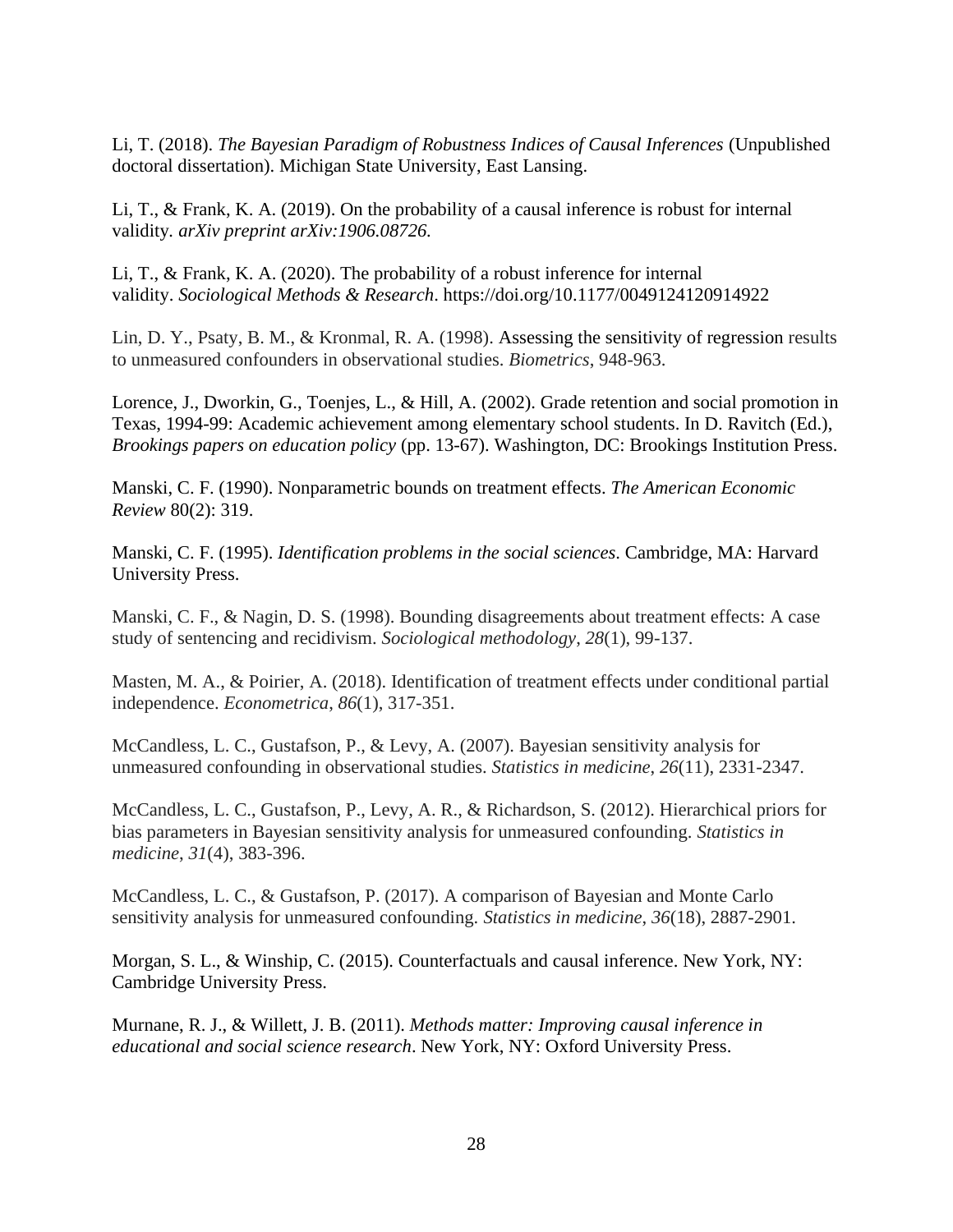Pearl, J., & Mackenzie, D. (2018). *The Book of Why: The New Science of Cause and Effect*. New York, NY: Basic Books.

Posavac, E. J. (2002). Using p values to estimate the probability of a statistically significant replication. *Understanding Statistics: Statistical Issues in Psychology, Education, and the Social Sciences* 1(2): 101-112.

Robins, J. M., Rotnitzky, A., & Scharfstein, D. O. (2000). Sensitivity analysis for selection bias and unmeasured confounding in missing data and causal inference models. In *Statistical models in epidemiology, the environment, and clinical trials* (pp. 1-94). Springer, New York, NY.

Rosenbaum, P. R. (1986). Dropping out of high school in the United States: An observational study. *Journal of Educational Statistics* 11(3): 207-224.

Rosenbaum, P. R. (1987). Sensitivity analysis for certain permutation inferences in matched observational studies. *Biometrika* 74(1): 13-26.

Rosenbaum, P. R. (1991). Sensitivity analysis for matched case-control studies. *Biometrics*: 87- 100.

Rosenbaum, P. R. (2002). *Observational Studies*. New York, NY: Springer.

Rosenbaum, P. R. (2010). *Design of Observational Studies*. New York, NY: Springer.

Rosenbaum, P. R., & Rubin, D. B. (1983a). The central role of the propensity score in observational studies for causal effects. *Biometrika* 70: 41-55.

Rosenbaum, P. R., & Rubin, D. B. (1983b). Assessing sensitivity to an unobserved binary covariate in an observational study with binary outcome. *Journal of the Royal Statistical Society, Series B (Methodological)* 45: 212-218.

Rubin, D. B. (2004). Teaching statistical inference for causal effects in experiments and observational studies. *Journal of Educational and Behavioral Statistics* 29(3): 343-367.

Rubin, D. B. (2005). Causal inference using potential outcomes: Design, modeling, decisions. *Journal of the American Statistical Association* 100(469): 322-331.

Rubin, D. B. (2007). The design versus the analysis of observational studies for causal effects: parallels with the design of randomized trials. *Statistics in medicine* 26(1): 20-36.

Rubin, D. B. (2008). For objective causal inference, design trumps analysis. *The Annals of Applied Statistics* 2(3): 808-840.

Schafer, J. L., & Kang, J. (2008). Average causal effects from nonrandomized studies: a practical guide and simulated example. *Psychological Methods* 13(4): 279.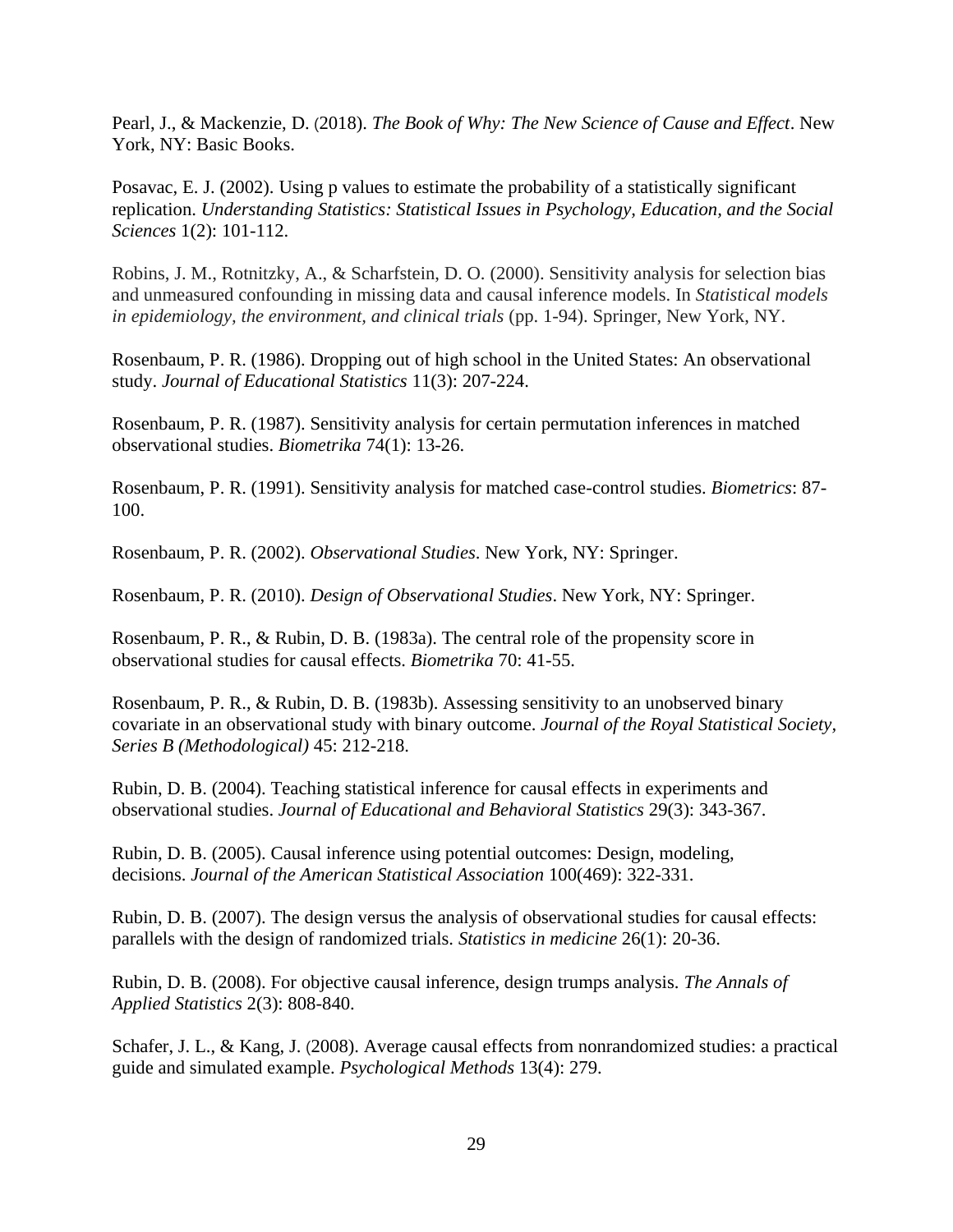Shadish, W. R., Cook, T. D., & Campbell, D. T. (2002). *Experimental and quasi-experimental designs for generalized causal inference*. New York, NY: Houghton Mifflin.

Shao, J., & Chow, S. C. (2002). Reproducibility probability in clinical trials. *Statistics in Medicine*, *21*(12), 1727-1742.

Sobel, M. E. (1996). An introduction to causal inference. *Sociological Methods & Research* 24(3): 353-379.

Tingle, L. R., Schoeneberger, J., & Algozzine, B. (2012). Does grade retention make a difference? *The Clearing House: A Journal of Educational Strategies, Issues and Ideas,* 85(5), 179-185.

VanderWeele, T. J. (2008). Sensitivity analysis: distributional assumptions and confounding assumptions. *Biometrics* 64(2): 645-649.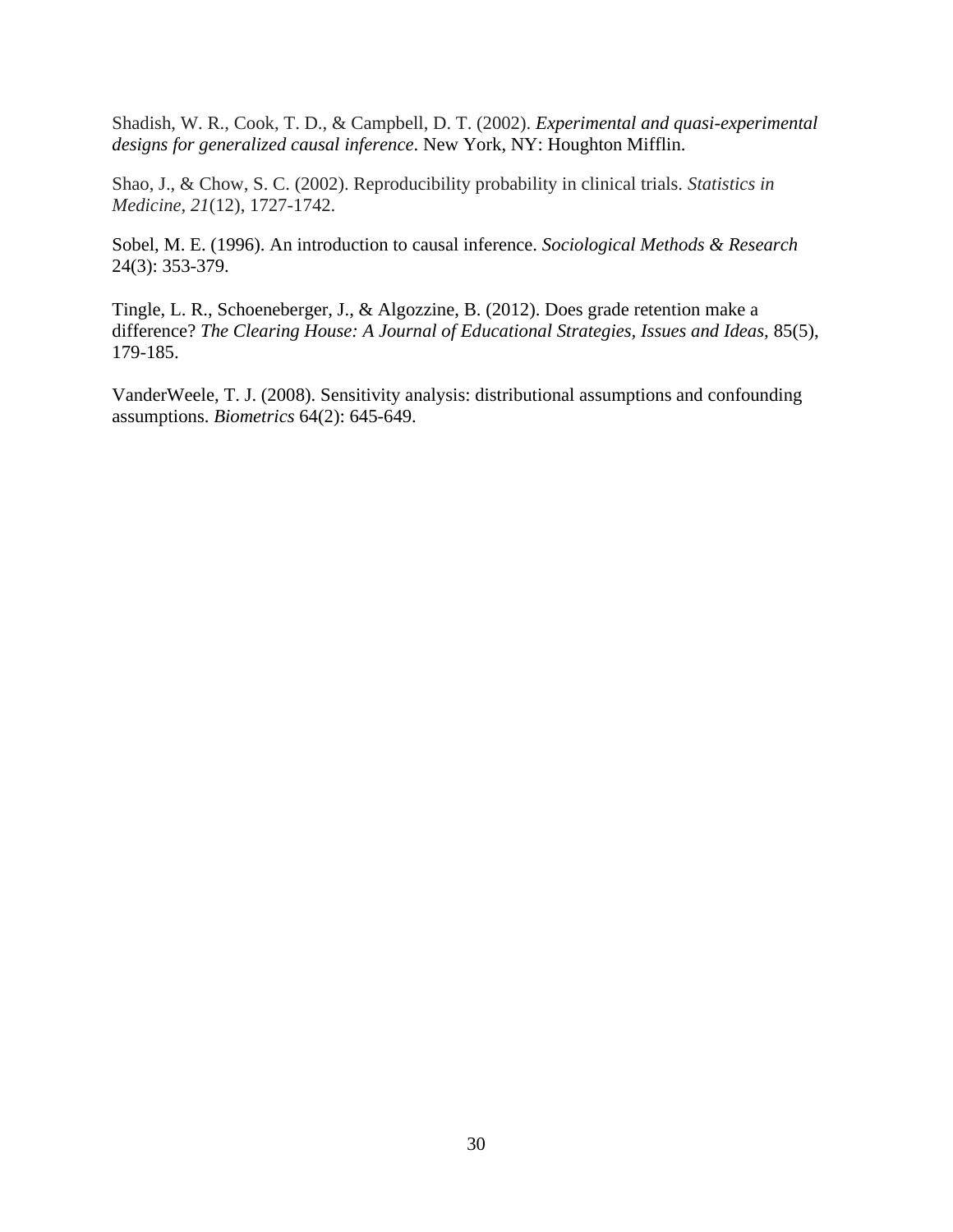## **Appendix**

## **Proofs of Theorem 1 and Theorem 2**

Proof of theorem 1:

Our goal is to derive the formula for least square estimate of regression coefficient for W (i.e.,  $\hat{\beta}_{W}^{id}$ ) based on the ideal sample and the variance of  $\hat{\beta}_{W}^{id}$ , since they are the mean and the variance of the distribution of  $\beta_w$  conditional on the ideal sample. First, one needs to define the following ordered data matrices for the ideal sample:

a matrices for the ideal sample:  
\n
$$
\mathbf{D} = [\mathbf{Y}_{(n^{un}+n^{ob})\times 1}, \mathbf{X}_{(n^{un}+n^{ob})\times (p+2)}] = [\mathbf{Y}_{2n^{ob}\times 1}, \mathbf{X}_{2n^{ob}\times (p+2)}]
$$
\n
$$
\mathbf{X} = [\mathbf{1}_{(n^{un}+n^{ob})\times 1}, \mathbf{V}_{(n^{un}+n^{ob})\times (p+1)}] = [\mathbf{1}_{2n^{ob}\times 1}, \mathbf{V}_{2n^{ob}\times (p+1)}]
$$
\n
$$
\mathbf{V} = [\mathbf{Z}_{(n^{un}+n^{ob})\times p}, \mathbf{W}_{(n^{un}+n^{ob})\times 1}] = \begin{bmatrix} \mathbf{Z}_{n^{ob}\times p}^{ob}, \mathbf{1}_{n^{ob}\times 1} - \mathbf{W}_{n^{ob}\times 1}^{ob} \\ \mathbf{Z}_{n^{ob}\times p}, \mathbf{W}_{n^{ob}\times 1}^{ob} \end{bmatrix}
$$
\n(A1)\n
$$
\mathbf{Z} = [\mathbf{Z}_{1}, \mathbf{Z}_{2}, ..., \mathbf{Z}_{p}]_{(n^{un}+n^{ob})\times p} = [\mathbf{Z}_{1}, \mathbf{Z}_{2}, ..., \mathbf{Z}_{p}]_{2n^{ob}\times p}
$$

and the following ordered mean vectors:

$$
\overline{\mathbf{V}}^{\mathbf{id}} = [\overline{\mathbf{Z}}^{\mathbf{id}}, \overline{W}^{id}]_{1 \times (p+1)}
$$
\n
$$
\overline{\mathbf{Z}}^{\mathbf{id}} = [\overline{Z}_{1}^{id}, \overline{Z}_{2}^{id}, \cdots, \overline{Z}_{p}^{id}]_{1 \times p}
$$
\n(A2)

The matrix  $X^T X$  for the ideal sample could then be molded as the following block matrix:

$$
\mathbf{X}^{\mathrm{T}}\mathbf{X} = \begin{pmatrix} n^{un} + n^{ob} & (n^{un} + n^{ob})\overline{\mathbf{V}}^{\mathrm{id}} \\ (n^{un} + n^{ob})(\overline{\mathbf{V}}^{\mathrm{id}})^{\mathrm{T}} & \mathbf{V}^{\mathrm{T}}\mathbf{V} \end{pmatrix}
$$
(A3)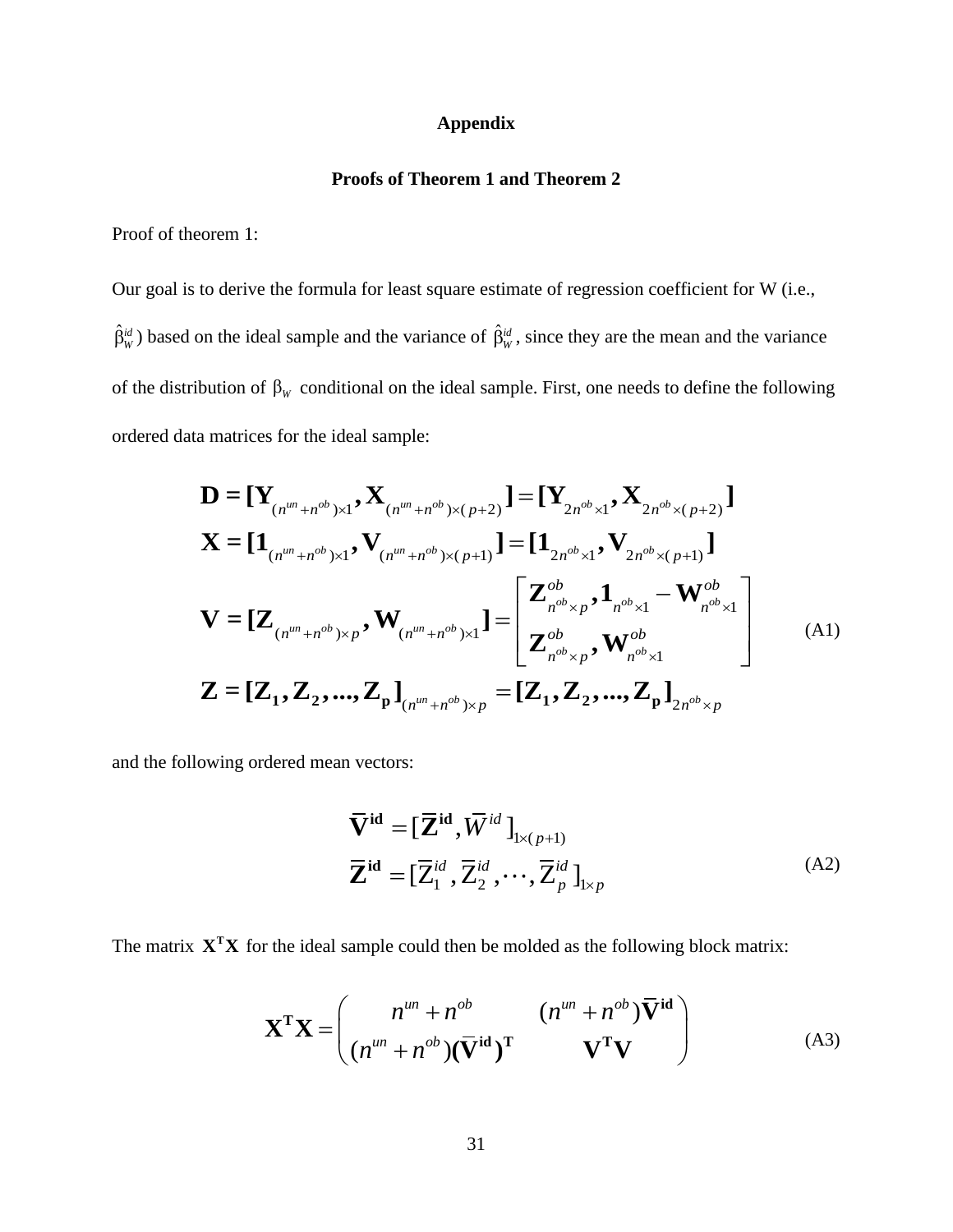The inverse of  $X^T X$  can be shown to have the following form:

ne inverse of 
$$
\mathbf{X}^T \mathbf{X}
$$
 can be shown to have the following form:  
\n
$$
(\mathbf{X}^T \mathbf{X})^{-1} = \begin{pmatrix}\n\frac{1}{n^{un} + n^{ob}} + \overline{\mathbf{V}}^{id} \frac{1}{n^{un} + n^{ob}} (\mathbf{S}_{VV}^{id})^{-1} (\overline{\mathbf{V}}^{id})^T - \frac{1}{n^{un} + n^{ob}} \overline{\mathbf{V}}^{id} (\mathbf{S}_{VV}^{id})^{-1} \\
-\frac{1}{n^{un} + n^{ob}} (\mathbf{S}_{VV}^{id})^{-1} (\overline{\mathbf{V}}^{id})^T - \frac{1}{n^{un} + n^{ob}} (\mathbf{S}_{VV}^{id})^{-1}\n\end{pmatrix}
$$
\n(A4)

It should be clear now that, to determine the definite form of  $(X<sup>T</sup>X)<sup>-1</sup>$  I need to find out what  $(S_{VV}^{id})^{-1}$  is. As a variance-covariance matrix for the vector of predictors V,  $S_{VV}^{id}$  can be expressed as the block matrix whose elements is formalized below:

$$
\mathbf{S}_{\mathbf{V}\mathbf{V}}^{\mathbf{id}} = \begin{pmatrix} \mathbf{S}_{\mathbf{Z}\mathbf{Z}}^{\mathbf{id}} & \mathbf{S}_{\mathbf{Z}\mathbf{W}}^{\mathbf{id}} \\ \mathbf{S}_{\mathbf{W}\mathbf{Z}}^{\mathbf{id}} & \hat{\sigma}_{WW}^{id} \end{pmatrix}_{(p+1)\times (p+1)}
$$
(A5)

where:

$$
\mathbf{S}_{\mathbf{ZZ}}^{\mathbf{id}} = \begin{pmatrix} \hat{\sigma}_{Z_1 Z_1}^{id} & \cdots & \hat{\sigma}_{Z_1 Z_p}^{id} \\ \vdots & \ddots & \vdots \\ \hat{\sigma}_{Z_p Z_1}^{id} & \cdots & \hat{\sigma}_{Z_p Z_p}^{id} \end{pmatrix}_{p \times p}
$$

$$
\mathbf{S}_{\mathbf{ZW}}^{\mathbf{id}} = \begin{pmatrix} \hat{\sigma}_{Z_1 W}^{id} \\ \vdots \\ \hat{\sigma}_{Z_p W}^{id} \end{pmatrix}_{p \times 1}
$$

$$
\mathbf{S}_{\mathbf{WZ}}^{\mathbf{id}} = \begin{pmatrix} \hat{\sigma}_{Z_1 W}^{id} & \cdots & \hat{\sigma}_{Z_p W}^{id} \end{pmatrix}_{1 \times p}
$$
(A6)

Furthermore, we define the following covariance vector: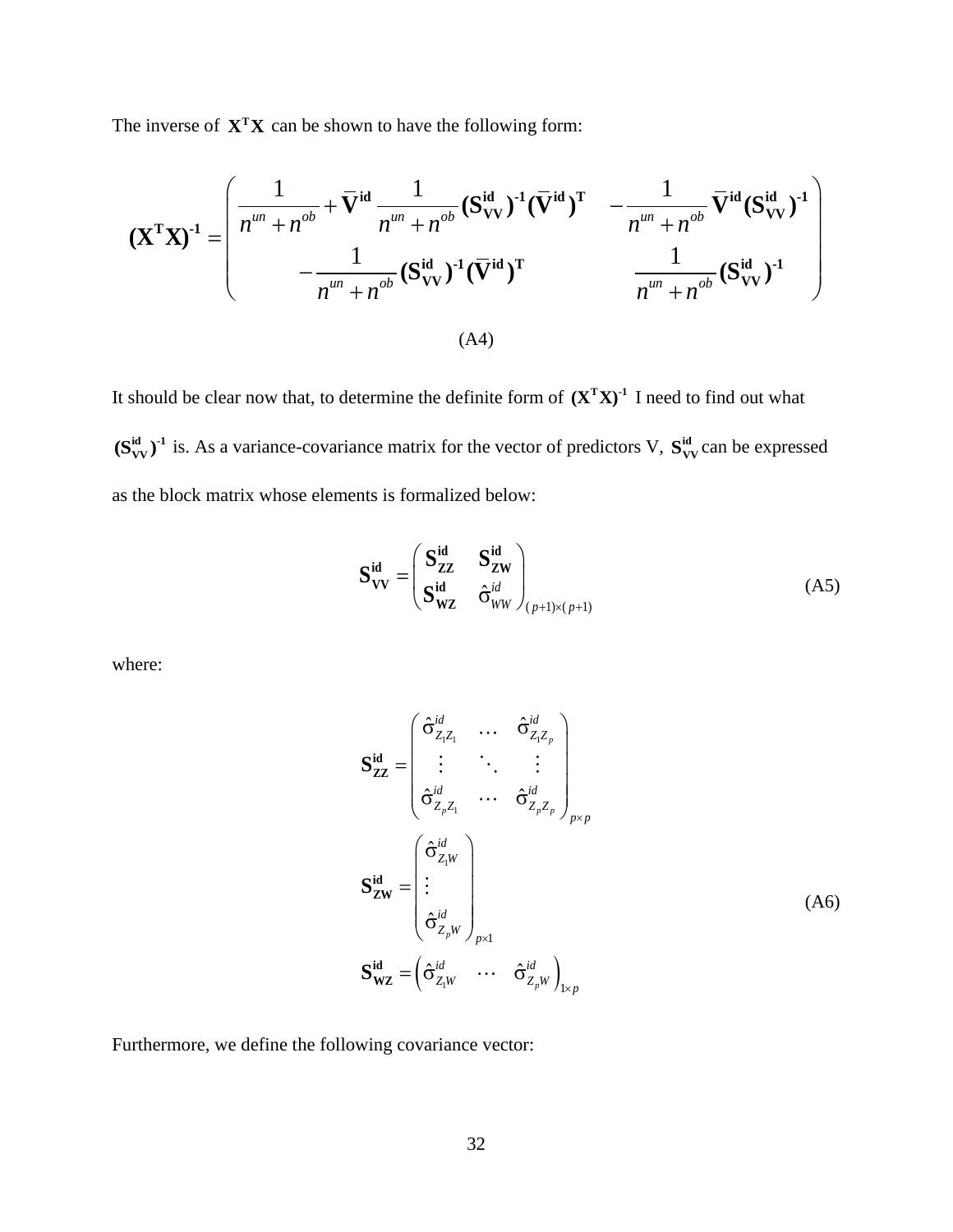$$
\mathbf{S}_{\mathbf{ZY}}^{\mathbf{id}} = \begin{pmatrix} \hat{\sigma}_{Z_1 Y}^{id} \\ \vdots \\ \hat{\sigma}_{Z_p Y}^{id} \end{pmatrix}_{p \times 1}
$$
 (A7)

All aforementioned sample covariances and variances are supposed to be computed according to the following formula:

$$
\hat{\sigma}_{xy} = \frac{1}{n} \sum_{i=1}^{n} (x_i - \overline{x})(y_i - \overline{y})
$$
  

$$
\hat{\sigma}_{xx} = \frac{1}{n} \sum_{i=1}^{n} (x_i - \overline{x})^2
$$
 (A8)

for any variable x or y and any sample size n in this context.

Consequently, the inverse of  $S_{VV}^{id}$  can be formulated here:

Consequently, the inverse of 
$$
\mathbf{S}_{VV}^{\mathbf{id}}
$$
 can be formulated here:  
\n
$$
(\mathbf{S}_{VV}^{\mathbf{id}})^{-1} = \begin{bmatrix} (\mathbf{S}_{ZZ}^{\mathbf{id}})^{-1} \mathbf{S}_{ZW}^{\mathbf{id}} (\hat{\sigma}_{WW}^{id} - \mathbf{S}_{WZ}^{\mathbf{id}} (\mathbf{S}_{ZZ}^{id})^{-1} \mathbf{S}_{ZW}^{id})^{-1} \mathbf{S}_{WZ}^{\mathbf{id}} (\mathbf{S}_{ZZ}^{id})^{-1} - (\mathbf{S}_{ZZ}^{id})^{-1} \mathbf{S}_{ZW}^{\mathbf{id}} (\hat{\sigma}_{WW}^{id} - \mathbf{S}_{WZ}^{\mathbf{id}} (\mathbf{S}_{ZZ}^{id})^{-1} \mathbf{S}_{ZW}^{\mathbf{id}})^{-1} \\ -(\hat{\sigma}_{WW}^{id} - \mathbf{S}_{WZ}^{\mathbf{id}} (\mathbf{S}_{ZZ}^{id})^{-1} \mathbf{S}_{ZW}^{\mathbf{id}})^{-1} \mathbf{S}_{WZ}^{\mathbf{id}} (\mathbf{S}_{ZZ}^{id})^{-1} \end{bmatrix} (\hat{\sigma}_{WW}^{id} - \mathbf{S}_{WZ}^{\mathbf{id}} (\mathbf{S}_{ZZ}^{id})^{-1} \mathbf{S}_{ZW}^{\mathbf{id}})^{-1}
$$
\n(A9)

 $x_i$ <br>  $\hat{\sigma}^{id}_{Z_i}$ <br>  $\vdots$ <br>  $\hat{\sigma}^{id}_{Z_i}$ <br>  $\vdots$ <br>  $\vdots$ <br>  $\vdots$ <br>  $x_i$  —<br>
this<br>
ated<br>  $w_z$  ((k<br>
A9)<br>
lock<br>
ts are<br>
dez<br>
the e<br>  $\vdots$ Plugging the above matrix of  $(S_{VV}^{id})^{-1}$  into the block matrix of  $(X^TX)^{-1}$  will give us the complete definite form of matrix  $(X^TX)^{-1}$ , whose elements are all ideal sample statistics such as ideal sample variances, ideal sample covariances and ideal sample means. To isolate the estimated regression coefficient for W, I only need to use the elements in the last row of  $(X^TX)^1$ , which are provide next: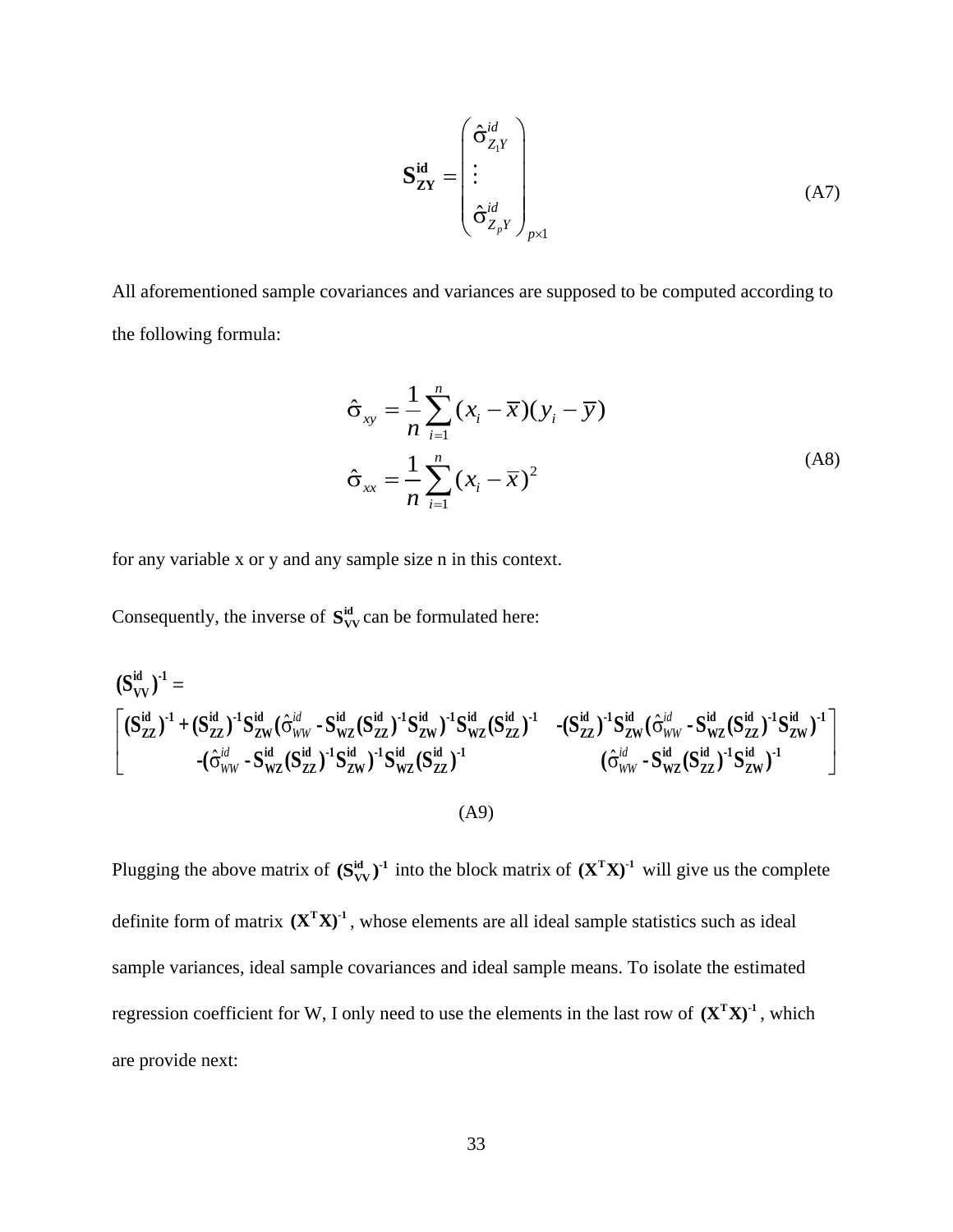$$
(\mathbf{X}^{\mathsf{T}}\mathbf{X})^{4}{}_{(p+2)1} = \frac{1}{n^{m} + n^{\omega}} [(\hat{\sigma}_{\text{WW}}^{i\omega} \cdot \mathbf{S}_{\text{WZ}}^{i\alpha} (\mathbf{S}_{\text{ZZ}}^{i\alpha})^{4}] \mathbf{S}_{\text{WZ}}^{i\alpha} (\mathbf{S}_{\text{ZZ}}^{i\alpha})^{4} (\bar{\mathbf{Z}}^{i\alpha})^{4} (\bar{\mathbf{Z}}^{i\alpha})^{4} - \bar{\mathbf{W}}^{i\alpha} (\hat{\sigma}_{\text{WW}}^{i\alpha} \cdot \mathbf{S}_{\text{WZ}}^{i\alpha} (\mathbf{S}_{\text{ZZ}}^{i\alpha})^{4})^{4}] \times \frac{1}{(n^{2} \cdot 2^{2})^{2}} \cdot \cdots \cdot (\mathbf{X}^{\mathsf{T}}\mathbf{X})^{4} \cdot_{(p+2)(p+2)} = \frac{1}{n^{m} + n^{\omega}} [\hat{\sigma}_{\text{WW}}^{i\alpha} \cdot \mathbf{S}_{\text{WZ}}^{i\alpha} (\mathbf{S}_{\text{ZZ}}^{i\alpha})^{4}] \mathbf{S}_{\text{WZ}}^{i\alpha} (\mathbf{S}_{\text{ZZ}}^{i\alpha})^{4} - \frac{1}{(n^{2} \cdot 2^{2})^{2}(p+2)} \cdot \frac{1}{n^{m} + n^{\omega}} [\hat{\sigma}_{\text{WW}}^{i\alpha} \cdot \mathbf{S}_{\text{WZ}}^{i\alpha} (\mathbf{S}_{\text{ZZ}}^{i\alpha})^{4}] \times \frac{1}{(n^{2} \cdot 2^{2})^{2}(p+2)} \cdot \mathbf{S}_{\text{WZ}}^{i\alpha} (\mathbf{S}_{\text{ZZ}}^{i\alpha})^{4} - \frac{1}{(n^{2} \cdot 2^{2})^{2}(p+2)} \cdot \frac{1}{n^{2} \cdot 2^{2}(p+2)} \cdot \frac{1}{(n^{2} \cdot 2^{2})^{2}(p+2)} \cdot \frac{1}{(n^{2} \cdot 2^{2})^{2}(p+2)} \cdot \frac{1}{(n^{2} \cdot 2^{2})^{2}(p+2)} \cdot \frac{1}{(n^{2} \cdot 2^{2})^{2}(p+2)} \cdot \frac{1}{(n^{2} \cdot 2^{2})^{2}(p+2)} \cdot \frac{1}{(n^{2
$$

(A10)

Because the estimated regression coefficient for W is the last element of  $(X^T X)^{-1} X^T Y$  which is the dot product between the last row of  $(\mathbf{X}^T \mathbf{X})^{\text{-}1}$  and  $\mathbf{X}^T \mathbf{Y}$ , the expression of  $\mathbf{X}^T \mathbf{Y}$  is also needed here:

$$
\mathbf{X}^{\mathbf{T}}\mathbf{Y} = \begin{bmatrix} (n^{un} + n^{ob})\overline{Y}^{id} \\ \mathbf{Z}^{\mathbf{T}}\mathbf{Y} \\ \mathbf{W}^{\mathbf{T}}\mathbf{Y} \end{bmatrix}
$$
(A11)

where:

$$
\mathbf{Z}^{\mathbf{T}}\mathbf{Y} = (n^{\mu n} + n^{\text{ob}})\mathbf{S}_{\mathbf{Z}\mathbf{Y}}^{\mathbf{id}} + (n^{\mu n} + n^{\text{ob}})\overline{Y}^{\text{id}}(\overline{\mathbf{Z}}^{\mathbf{id}})^{\mathbf{T}}
$$

$$
\mathbf{W}^{\mathbf{T}}\mathbf{Y} = (n^{\mu n} + n^{\text{ob}})\hat{\sigma}_{\text{WY}}^{\text{id}} + (n^{\mu n} + n^{\text{ob}})\overline{W}^{\text{id}}\overline{Y}^{\text{id}}
$$
(A12)

Now one can calculate the estimated regression coefficient for W as the dot product between the last row of  $(\mathbf{X}^T \mathbf{X})^T$  and the vector  $\mathbf{X}^T \mathbf{Y}$ . The result is presented below:

$$
\hat{\beta}_{W}^{id} = \frac{\hat{\sigma}_{WY}^{id} - \mathbf{S}_{WZ}^{id} (\mathbf{S}_{ZZ}^{id})^{-1} \mathbf{S}_{ZY}^{id}}{\hat{\sigma}_{WW}^{id} - \mathbf{S}_{WZ}^{id} (\mathbf{S}_{ZZ}^{id})^{-1} \mathbf{S}_{ZW}^{id}}
$$
(A13)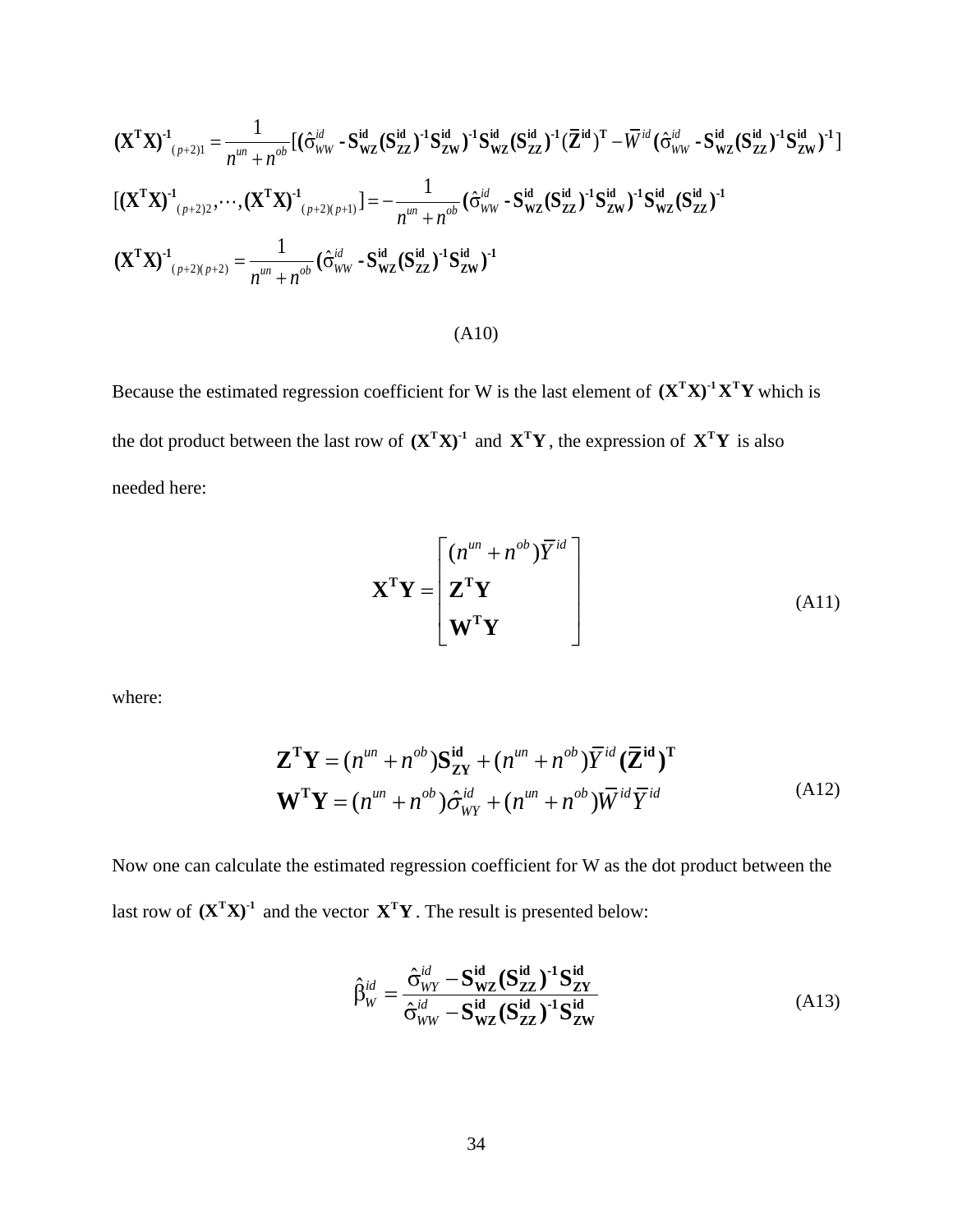The variance of  $\hat{\beta}_{W}^{id}$  should be straightforward: it is just the product of the known residual variance  $\sigma^2$  and the element in the  $(p+2)^{th}$  row and the  $(p+2)^{th}$  column of  $(\mathbf{X}^T \mathbf{X})^{-1}$ :

$$
Var(\hat{\beta}_W^{id}) = \frac{\sigma^2}{n^{un} + n^{ob}} (\hat{\sigma}_{WW}^{id} \cdot \mathbf{S}_{WZ}^{id} (\mathbf{S}_{ZZ}^{id})^{-1} \mathbf{S}_{ZW}^{id})^{-1}
$$
(A14)

Taken together, the distribution of β<sub>w</sub> given the ideal sample for the simple estimator is:  
\n
$$
\beta_{w} | \mathbf{D}^{\text{id}} \sim N \left( \frac{\hat{\sigma}_{WY}^{\text{id}} - \mathbf{S}_{WZ}^{\text{id}} (\mathbf{S}_{ZZ}^{\text{id}})^{-1} \mathbf{S}_{ZY}^{\text{id}}}{\hat{\sigma}_{WW}^{\text{id}} - \mathbf{S}_{WZ}^{\text{id}} (\mathbf{S}_{ZZ}^{\text{id}})^{-1} \mathbf{S}_{ZW}^{\text{id}}}, \frac{\sigma^{2}}{n^{\mu n} + n^{ob}} (\hat{\sigma}_{WW}^{\text{id}} - \mathbf{S}_{WZ}^{\text{id}} (\mathbf{S}_{ZZ}^{\text{id}})^{-1} \mathbf{S}_{ZW}^{\text{id}})^{-1})
$$
\n(A15)

(A15) can be greatly simplified in observational studies, given  $S_{\text{WZ}}^{\text{id}} = 0$  and  $n^{\mu n} = n^{ob}$ :

$$
\beta_{\scriptscriptstyle W} \mid \mathbf{D}^{\rm id} \sim N(\frac{\hat{\sigma}_{\scriptscriptstyle W\scriptscriptstyle Y}^{id}}{\hat{\sigma}_{\scriptscriptstyle WW}^{id}}, \frac{\sigma^2}{2n^{\scriptscriptstyle ob}}(\hat{\sigma}_{\scriptscriptstyle WW}^{id})^{\text{-1}})
$$
\n(A16)

If  $\beta_w$  is the standardized regression coefficient, (A16) could be further simplified as follows:

$$
\beta_{\scriptscriptstyle W} \mid \mathbf{D}^{\rm id} \sim N(r_{\scriptscriptstyle W}^{\scriptscriptstyle id}, \frac{1 - R^2}{2n^{\scriptscriptstyle ob}})
$$
\n(A17)

The expression of  $r_{\text{av}}^{id}$  $r_{wy}^{id}$  would be given by the formulae below, according to Cohen et al. (2003):

$$
r_{wy}^{id} = \left(\frac{\overline{Y}_t^{id} - \overline{Y}_c^{id}}{\sigma_Y^{id}}\right) 0.5
$$
 (A18)

The expression for  $\sigma_Y^{id}$  is derived as: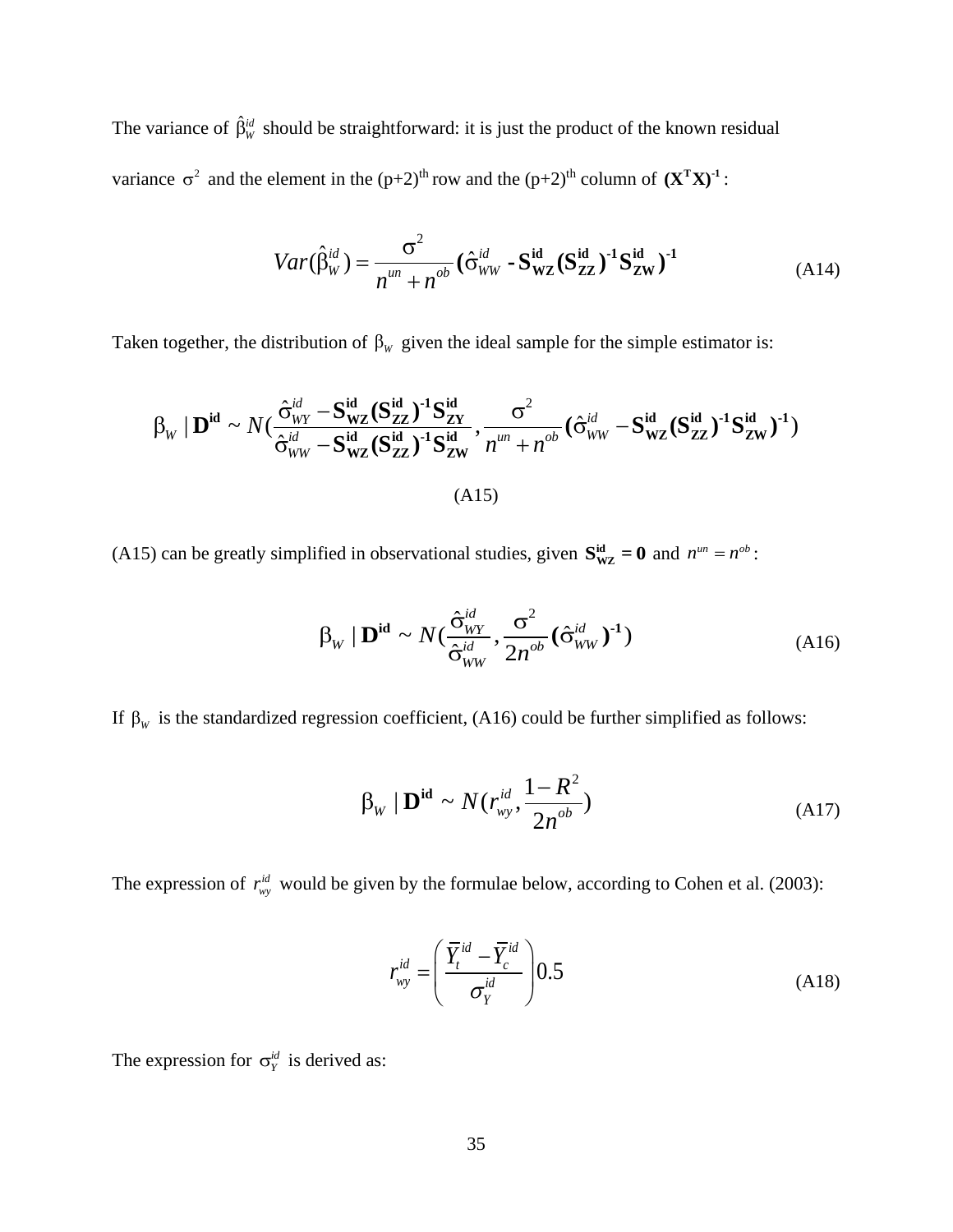$$
\sigma_{y}^{ld} = \sqrt{0.5[\hat{\sigma}_{i}^{2} + \pi(1-\pi)(\overline{Y}_{i}^{nn} - \overline{Y}_{i}^{nb})^{2}] + 0.5[\hat{\sigma}_{c}^{2} + \pi(1-\pi)(\overline{Y}_{i}^{nn} - \overline{Y}_{i}^{nb})^{2}] + 0.25(\overline{Y}_{i}^{nl} - \overline{Y}_{i}^{nb})^{2}} = \sqrt{0.5\hat{\sigma}_{i}^{2} + 0.5\pi(1-\pi)[(\overline{Y}_{i}^{nn} - \overline{Y}_{i}^{nb})^{2} + (\overline{Y}_{i}^{mn} - \overline{Y}_{i}^{nb})^{2}] + 0.5\hat{\sigma}_{c}^{2} + 0.25(\overline{Y}_{i}^{nl} - \overline{Y}_{i}^{nl})^{2}}
$$
\n(A19)  
\nCombining (A18) and (A19),  $r_{\text{av}}^{kl}$  is derived as follows:  
\n
$$
r_{\text{av}}^{kl} = \frac{\overline{Y}_{i}^{nl} - \overline{Y}_{i}^{nl}}{\sqrt{2\hat{\sigma}_{i}^{2} + 2\pi(1-\pi)[(\overline{Y}_{i}^{mn} - \overline{Y}_{i}^{nb})^{2} + (\overline{Y}_{i}^{mn} - \overline{Y}_{i}^{nb})^{2}] + 2\hat{\sigma}_{i}^{2} + (\overline{Y}_{i}^{nl} - \overline{Y}_{i}^{ln})^{2}}}
$$
\n(A20)  
\nwhere:  
\n
$$
\overline{Y}_{i}^{nl} = (1-\pi)\overline{Y}_{i}^{nn} + (\overline{Y}_{i}^{mb})^{2}
$$
\n
$$
\overline{Y}_{i}^{nl} = \pi \overline{Y}_{i}^{nn} + (1-\pi)\overline{Y}_{i}^{nb}
$$
\n(A21)  
\nFinally, plugging the expression (A20) and (A21) into the distribution (A17) will lead to the distribution of true average effect proposed in theorem 1.  
\nThe next step is to prove theorem 1 under Bayesian framework and show the posterior distribution is identical to the distribution we derived above when the prior distribution is  
\nshow that to be based on the unobserved sample:  
\n
$$
\beta \sim N(((\mathbf{X}^{nn})^{\mathrm{T}}\mathbf{X}^{nn})^{\mathrm{T}}(\mathbf{Y}^{nn})^{\mathrm{T}}\mathbf{Y}^{nn}, \sigma^{2}((\mathbf{X}^{
$$

Combining (A18) and (A19),  $r_{\text{av}}^{id}$ 

(A18) and (A19), 
$$
r_{wy}^{id}
$$
 is derived as follows:  
\n
$$
r_{wy}^{id} = \frac{\overline{Y}_{t}^{id} - \overline{Y}_{c}^{id}}{\sqrt{2\hat{\sigma}_{t}^{2} + 2\pi(1-\pi)[(\overline{Y}_{t}^{un} - \overline{Y}_{t}^{ob})^{2} + (\overline{Y}_{c}^{un} - \overline{Y}_{c}^{ob})^{2} + 2\hat{\sigma}_{c}^{2} + (\overline{Y}_{t}^{id} - \overline{Y}_{c}^{id})^{2}}}
$$
\n(A20)

where:

$$
\overline{Y}_t^{id} = (1 - \pi)\overline{Y}_t^{un} + \pi \overline{Y}_t^{ob}
$$
\n
$$
\overline{Y}_c^{id} = \pi \overline{Y}_c^{un} + (1 - \pi)\overline{Y}_c^{ob}
$$
\n(A21)

Finally, plugging the expression (A20) and (A21) into the distribution (A17) will lead to the distribution of true average effect proposed in theorem 1.

The next step is to prove theorem 1 under Bayesian framework and show the posterior distribution is identical to the distribution we derived above when the prior distribution is thought to be based on the unobserved sample:

If the prior and likelihood for regression coefficients **β** are set as follows:

$$
\beta \sim N(((\mathbf{X}^{\mathsf{un}})^{\mathsf{T}} \mathbf{X}^{\mathsf{un}})^{\mathsf{-1}} (\mathbf{X}^{\mathsf{un}})^{\mathsf{T}} \mathbf{Y}^{\mathsf{un}}, \sigma^2 ((\mathbf{X}^{\mathsf{un}})^{\mathsf{T}} \mathbf{X}^{\mathsf{un}})^{\mathsf{-1}})
$$
  
\n
$$
Y_i | \beta, \mathbf{X}_i^{\mathsf{ob}} \sim N(\mathbf{X}_i^{\mathsf{ob}} \beta, \sigma^2)
$$
\n(A22)

with the following defined data matrices: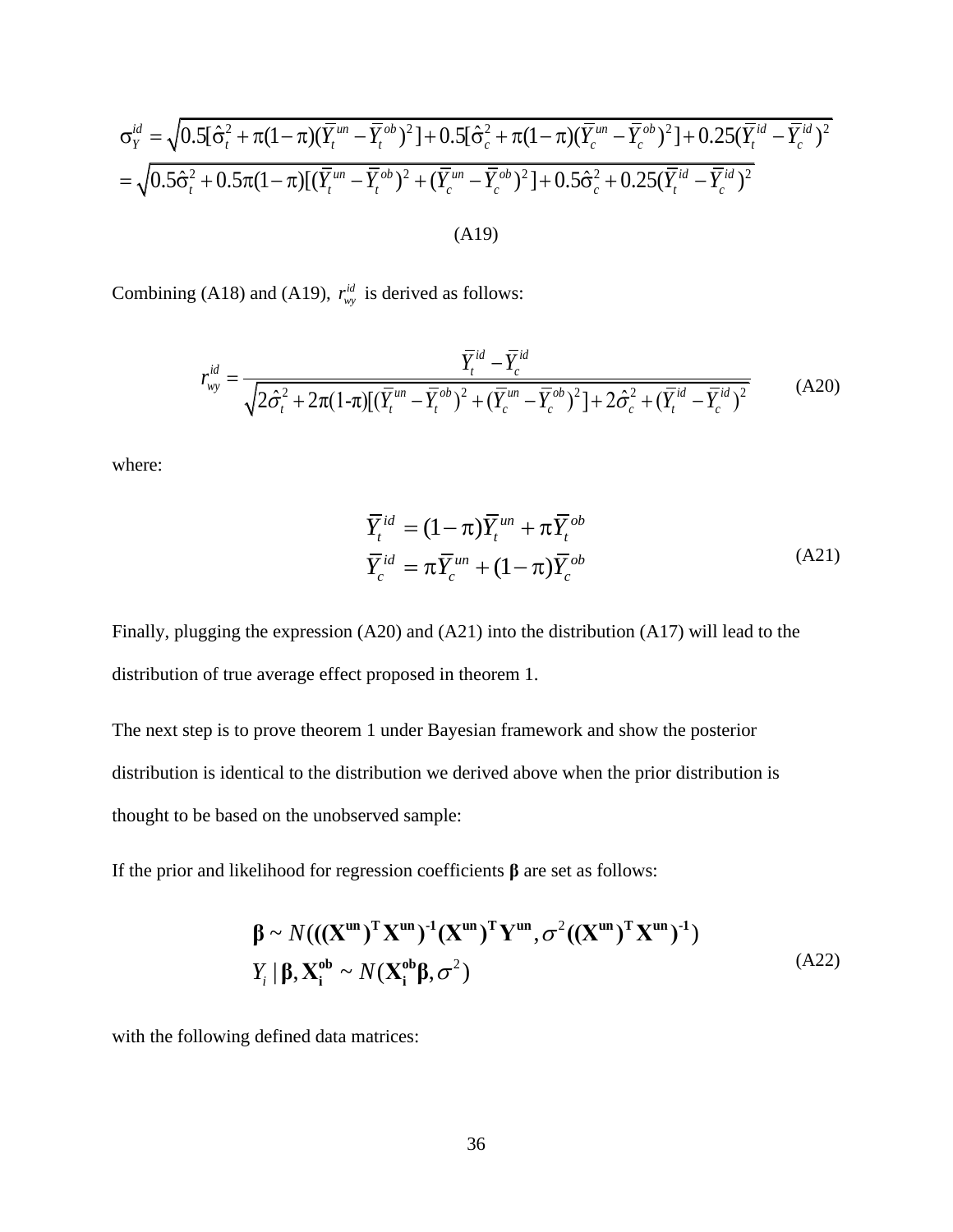$$
\mathbf{X}^{ob} = [\mathbf{1}_{n^{ob} \times 1}, \mathbf{W}_{n^{ob} \times 1}^{ob}, \mathbf{Z}_{n^{ob} \times p}^{ob}]
$$
  

$$
\mathbf{X}^{un} = [\mathbf{1}_{n^{ob} \times 1}, \mathbf{1}_{n^{ob} \times 1} - \mathbf{W}_{n^{ob} \times 1}^{ob}, \mathbf{Z}_{n^{ob} \times p}^{ob}]
$$
 (A23)

That is, for the i<sup>th</sup> subject, the unobserved covariate vector will be the same as its observed covariate vector except that its treatment status is changed.

Then the posterior of **β** is:

$$
\beta \mid \mathbf{D}^{\mathrm{ob}} \sim N(\theta_{\beta}, \Phi_{\beta}) \tag{A24}
$$

where:

$$
\theta_{\beta} = ((\mathbf{X}^{\mathbf{u}\mathbf{n}})^{\mathbf{T}} \mathbf{X}^{\mathbf{u}\mathbf{n}} + (\mathbf{X}^{\mathbf{0}\mathbf{b}})^{\mathbf{T}} \mathbf{X}^{\mathbf{0}\mathbf{b}})^{-1} ((\mathbf{X}^{\mathbf{u}\mathbf{n}})^{\mathbf{T}} \mathbf{Y}^{\mathbf{u}\mathbf{n}} + (\mathbf{X}^{\mathbf{0}\mathbf{b}})^{\mathbf{T}} \mathbf{Y}^{\mathbf{0}\mathbf{b}})
$$
\n
$$
\Phi_{\beta} = \sigma^{2} ((\mathbf{X}^{\mathbf{u}\mathbf{n}})^{\mathbf{T}} \mathbf{X}^{\mathbf{u}\mathbf{n}} + (\mathbf{X}^{\mathbf{0}\mathbf{b}})^{\mathbf{T}} \mathbf{X}^{\mathbf{0}\mathbf{b}})^{-1}
$$
\n(A25)

Moreover, the following equations hold for the ideal sample:

$$
(\mathbf{X}^{\text{id}})^{\text{T}} \mathbf{X}^{\text{id}} = (\mathbf{X}^{\text{un}})^{\text{T}} \mathbf{X}^{\text{un}} + (\mathbf{X}^{\text{ob}})^{\text{T}} \mathbf{X}^{\text{ob}}
$$

$$
(\mathbf{X}^{\text{id}})^{\text{T}} \mathbf{Y}^{\text{id}} = (\mathbf{X}^{\text{un}})^{\text{T}} \mathbf{Y}^{\text{un}} + (\mathbf{X}^{\text{ob}})^{\text{T}} \mathbf{Y}^{\text{ob}}
$$
(A26)

Combining (A25) and (A26), it is straightforward that the posterior distribution of  $\beta$  is identical to the distribution of  $\beta$  given the ideal sample, which is normally distributed with the mean as  $((X^{id})^T X^{id})^{-1} ((X^{id})^T Y^{id})$  and the variance as  $\sigma^2 ((X^{id})^T X^{id})^{-1}$ . The posterior distribution of  $\beta_w$ , which is just the marginal distribution of  $\beta$  in (A24), should then be identical to (A16) which is the marginal distribution of  $\beta_w$  in the distribution of  $\beta$  given the ideal sample. To conclude, if the prior distribution is thought of as the distribution of the regression coefficients **β** based on the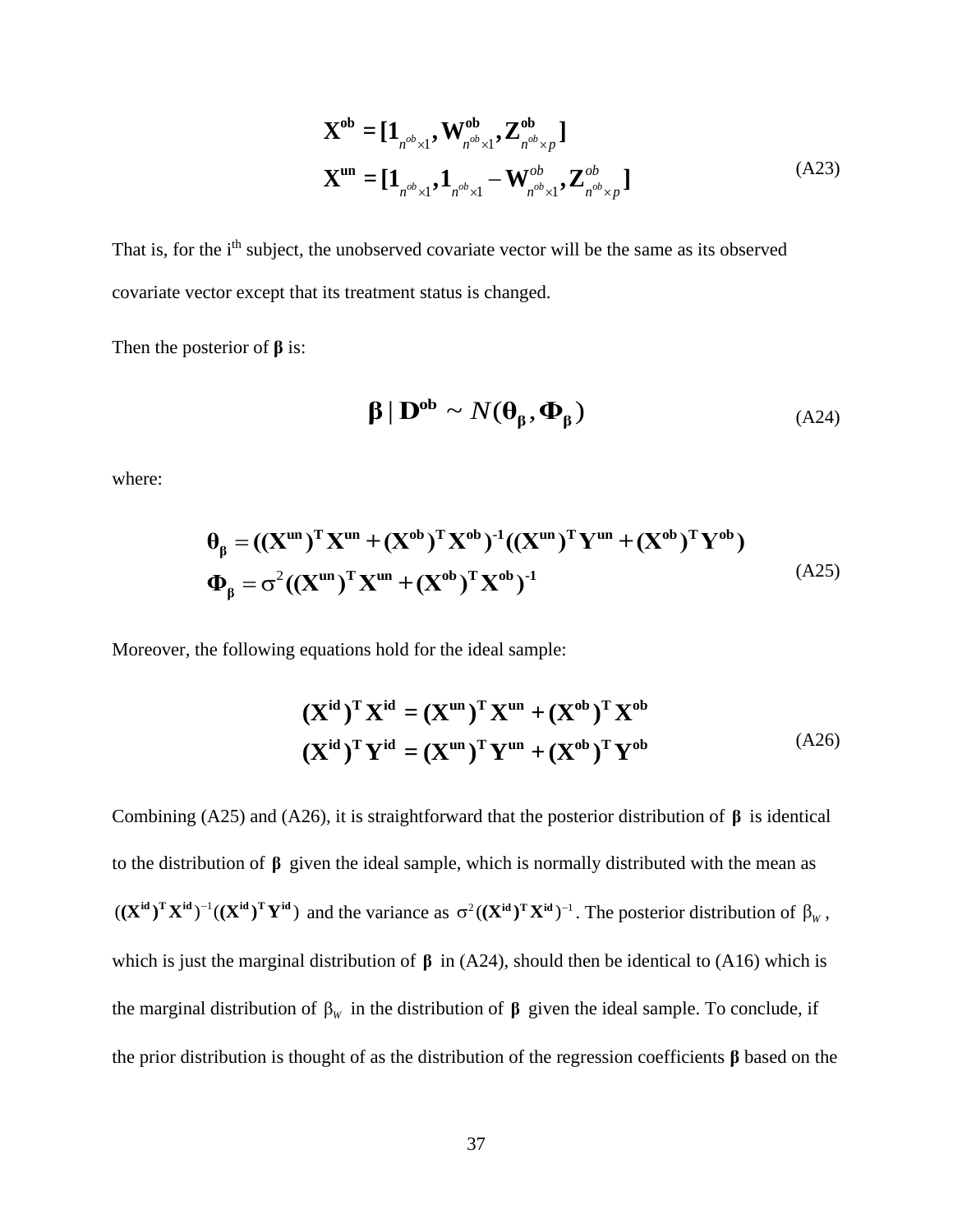unobserved sample, the posterior distribution can then be thought of as the distribution of regression coefficients **β** conditional on the ideal sample.

# Proof of theorem 2:

Based on theorem 1, the PIV is shown to be a function of the ideal sample statistics. Specifically, when a significant positive effect has been concluded, the PIV is written as follows:

$$
PIV = P(\beta_W > \beta_W^* | \mathbf{D}^{\mathrm{id}}) =
$$
\n
$$
P\left(\frac{\beta - r_{wy}^{id}}{\sqrt{\frac{1 - R^2}{2n^{ob}}}} > \frac{\beta_W^* - r_{wy}^{id}}{\sqrt{\frac{1 - R^2}{2n^{ob}}}} | \mathbf{D}^{\mathrm{id}}\right)
$$
\n
$$
= 1 - \Phi\left(\frac{\beta_W^* - r_{wy}^{id}}{\sqrt{\frac{1 - R^2}{2n^{ob}}}}\right)
$$
\n
$$
= \Phi\left(\frac{\sqrt{2n^{ob}}}{\sqrt{1 - R^2}} [r_{wy}^{id} - \beta_W^*] \right)
$$
\n(A27)

From (A27), the probit model for the PIV can be shown to be identical to (5).

Likewise, when a significant negative effect has been concluded, the PIV is expressed as follows: